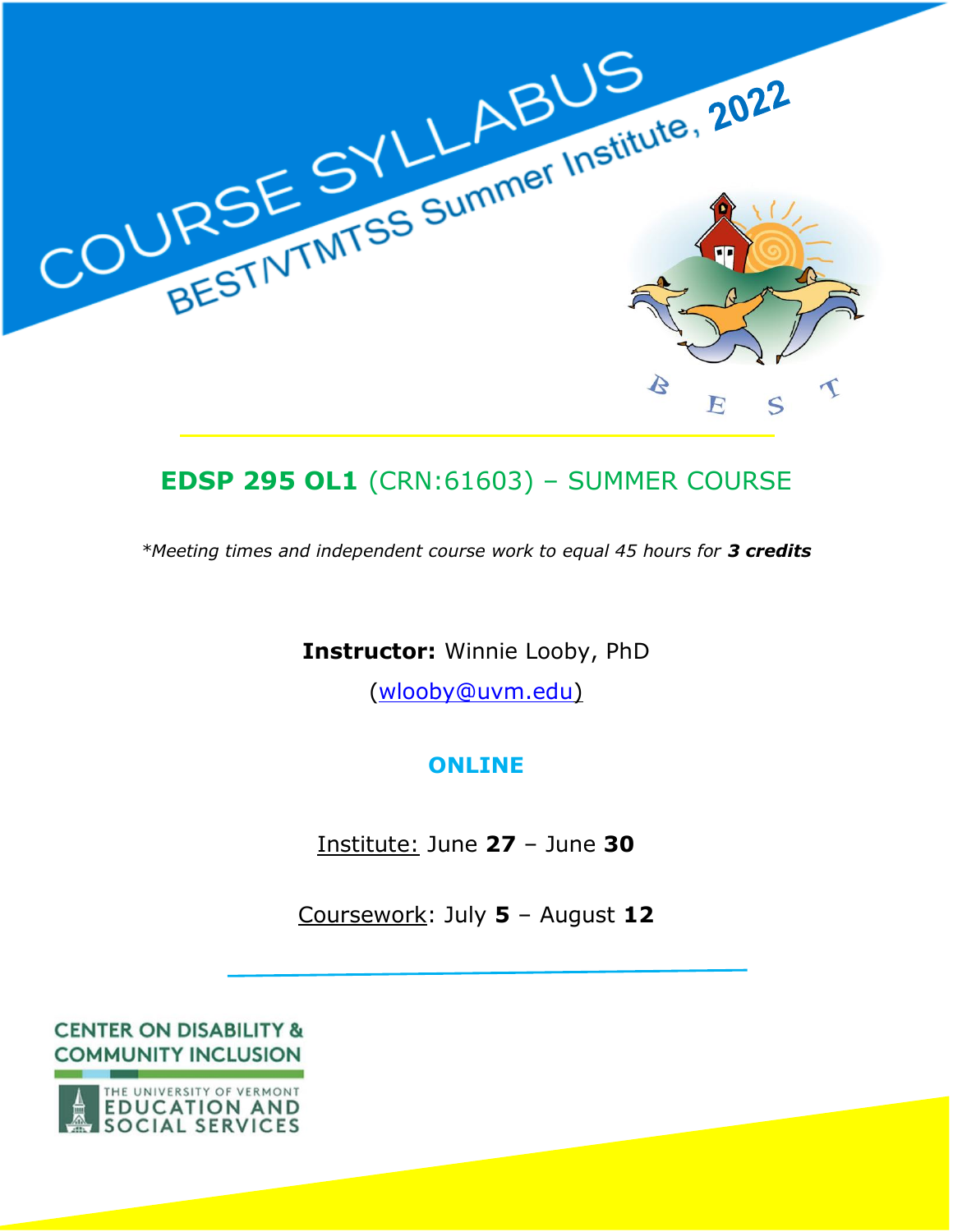#### **Course Description:**

Everyone taking this course must register for the 2022 BEST/VTmtss Summer Institute. The BEST/VTmtss Summer Institute will have teams of educators sharing and learning strategies for improving positive strategies and supports for students in their classrooms, schools, and communities. In particular, this course will expose students to the components necessary to implement a successful multi-tiered system of supports framework within their selected academic or social context area. Students will focus on developing and understanding the data, systems, and practices needed to maintain and sustain their research projects and action plans. Coursework and assignments start at the Summer Institute and continue through the summer 2022.

#### **Goals:** Students will…

- **1.** Register for and attend the BEST/VTmtss Summer Institute online in June.
- **2.** Meet with your school team each day to develop school action plan.
- **3.** Attend all related Institute activities.
- **4.** Write a personal reflection on the Strand you attended.
- **5.** Choose a topic for research and action planning.
- **6.** Read and review a book(s) of your choice, related to your Research Topic and/or Institute Strand.
- **7.** Conduct research that will inform an action plan.
- **8.** Share research findings with peers using Blackboard.
- **9.** Present final research findings via webinar and write Action Plan for implementation back at your school.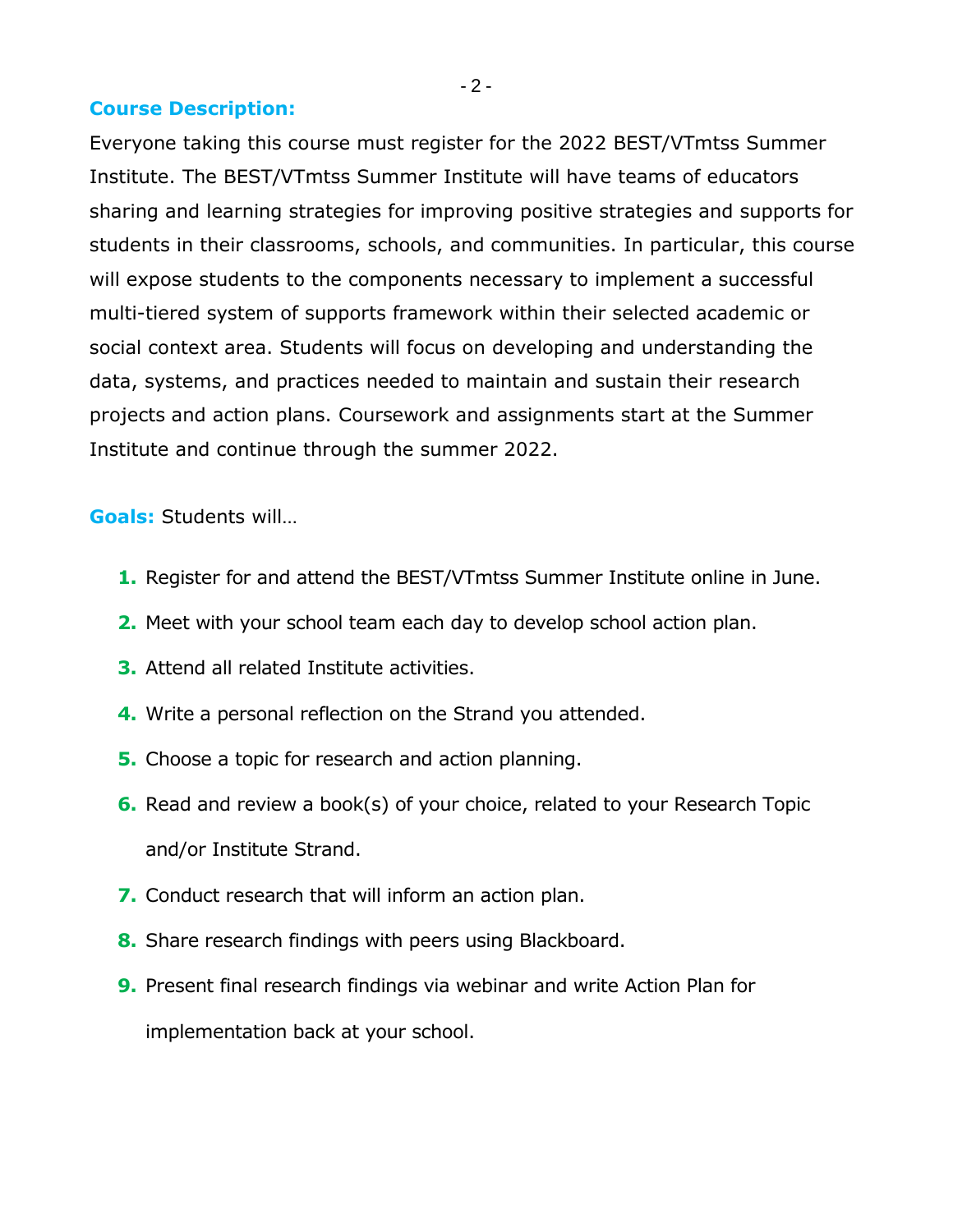# **Learning Outcomes:** Students will…

- Gain knowledge about using positive methods for meeting the needs of students with or at risk of emotional and behavioral challenges.
- Gain knowledge of the multi-tiered system of supports framework and apply this knowledge to individual research projects.
- Develop and improve competencies working with youth with or at risk of emotional and behavioral challenges and all students.
- Gain knowledge and skills specific to their research topic of choice.
- Apply knowledge and skills outlined in Action Plan during the 2022-2023 school year.

# **Course Policies/Expectations:**

#### **Respect and Dignity of All Persons**

People with disabilities (especially those with severe and multiple disabilities) have historically been subjected to segregation and discrimination in virtually all aspects of community life (e.g., education, housing, work, recreation). Like many other minoritized groups of people, many stereotypes and unwarranted assumptions exist about individuals with disabilities that are reflected in terminology and other language that often serves to perpetuate these unhelpful stereotypes and limit opportunities for these individuals. Our use of language is a powerful mitigating factor as we interpret our experiences and perceptions. Therefore, students are expected to be especially mindful that all class interactions and homework assignments reflect respectful and dignified language when referring to people with disabilities. In part, this means using "people first" language (see listed websites) and avoiding antiquated terminology.

<https://www.nami.org/stigmafree#whatisstigmafree> <http://www.disabilityisnatural.com/people-first-language.html>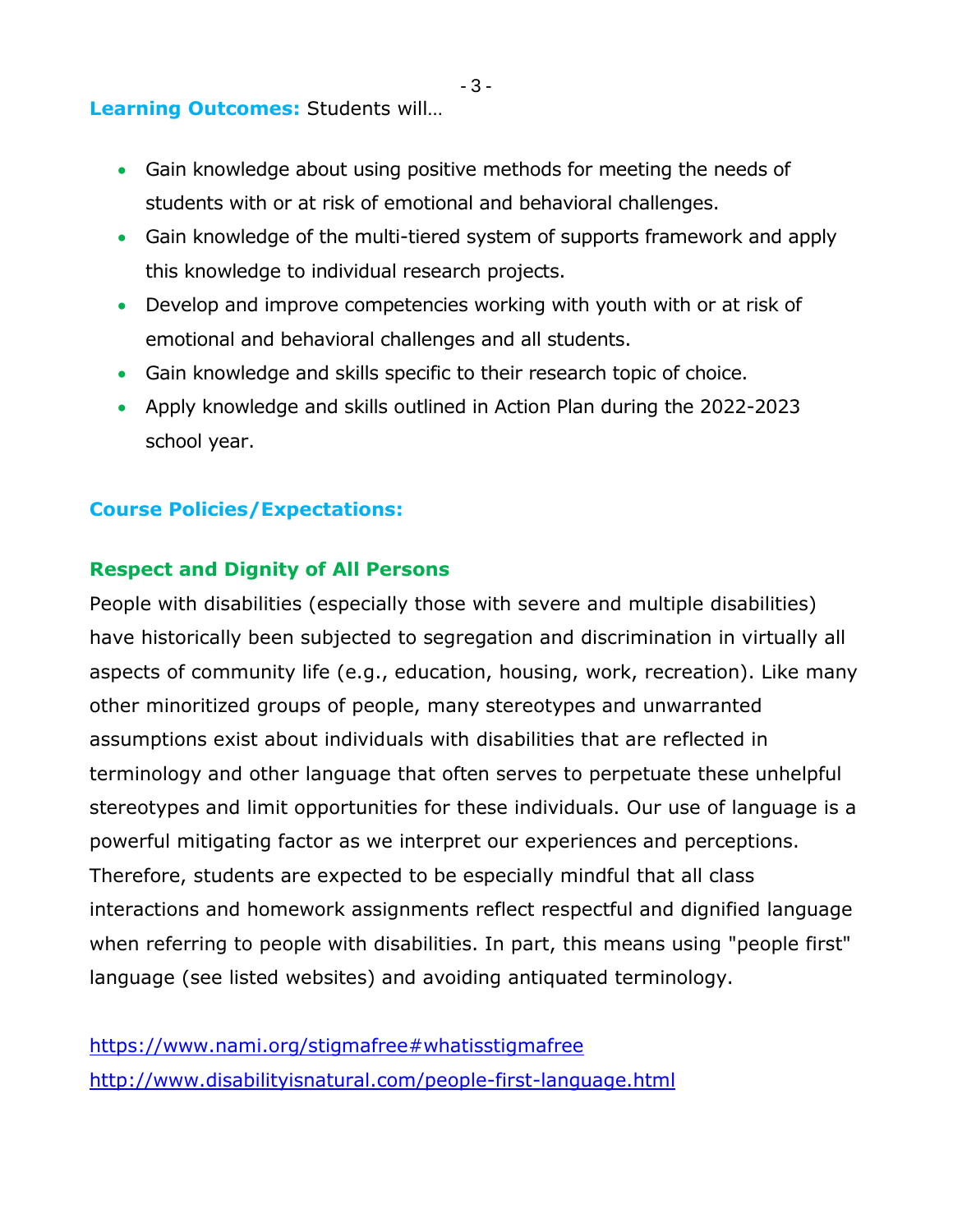# **Confidentiality**

Many members of the class are practicing professionals and/or otherwise are personally acquainted with people who have disabilities, their families, and service providers. Undoubtedly, in the course of practicum projects, assignments, or other class communication, students will share their personal experiences related to class content. Therefore, it is vital that all such communications respect the confidentiality of those individuals with disabilities, their families, and service providers. This means that in sharing with the instructor or class members, do not use the names of individuals or other identifying information. If such identifying information is inadvertently disclosed, you are obliged to keep that information confidential.

#### **Homework Assignments**

Spelling, grammar, and professional presentation matter! Remember to put your name and date on all homework submissions. All assignments must be computer generated (please, no handwritten submissions). Unless otherwise noted in the directions for a specific assignment, all written work should be double-spaced in an easily-readable, 12-point font (e.g., Times, Palatino, Helvetica). All class assignments are to be received by the instructor no later than the date

an assignment is due (as noted later in this syllabus). Late work will be accepted only at the discretion of the instructor and points may be deducted.

# **Faculty Expectations**

The instructor will respond to your email/phone messages within 48 hours. The instructor will use announcements in Blackboard and email to communicate information that everyone should be aware of.

# **Attendance Expectations**

Students must attend the following:

- The BEST/VTmtss Summer Institute in June *(the strands and workshops registered for)*
- All scheduled online meetings, and webinars.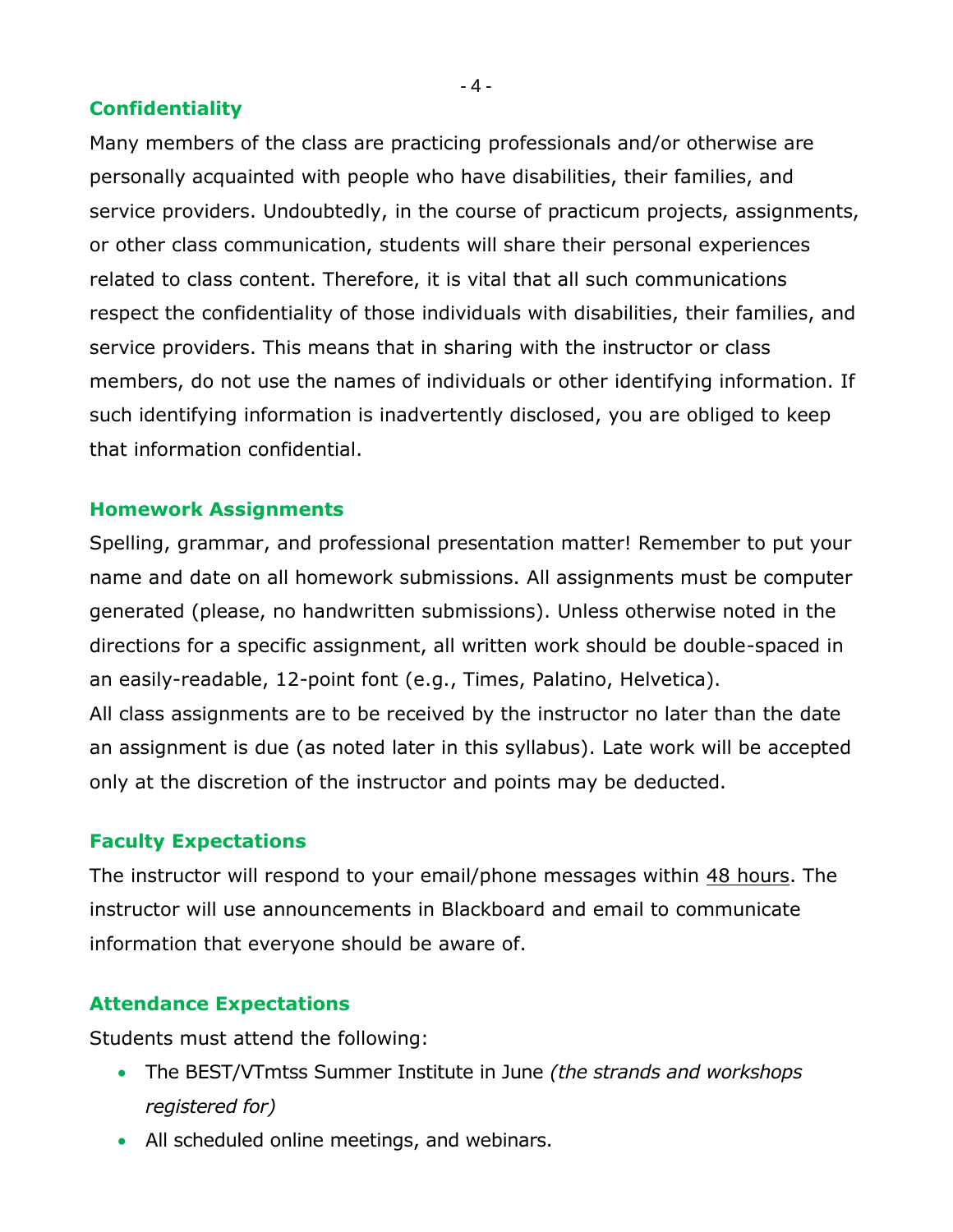#### **Religious Observance**

The official policy for excused absences for religious holidays: Students have the right to practice the religion of their choice. Each semester, students should submit in writing to their instructors by the end of the second full week of classes their documented religious holiday schedule for the semester. Faculty must permit students who miss work for the purpose of religious observance to make up this work. Since this is only a 6-week course, the instructor is requesting that any religious observations be communicated to the instructor by July 8th.

#### **Contributions in Class**

Students are expected to actively participate in their trainings/strands/workshops, and other Institute-related events. In particular, students must attend the Summer Institute and participate actively each day in the school team's action plan development.

For the online activities that occur after the Summer Institute, students are expected to take an active role in all contributions related to the course. Please observe appropriate netiquette (network etiquette), which refers to proper behavior while interacting online. Please treat people as you would want to be treated. Be polite and considerate. Think about whether your comment could cause hurt feelings. Be careful about how your words can come across because misunderstandings can be common online. Feel free to use emoticons to show your tone.  $\odot$ 

#### **Academic Honesty and Professionalism**

All students are required to be familiar with and adhere to the "Academic Honesty Policy Procedures" delineated in the following website: [http://www.uvm.edu/~uvmppg/ppg/student/acadintegrity.pdf.](http://www.uvm.edu/~uvmppg/ppg/student/acadintegrity.pdf)

- 5 -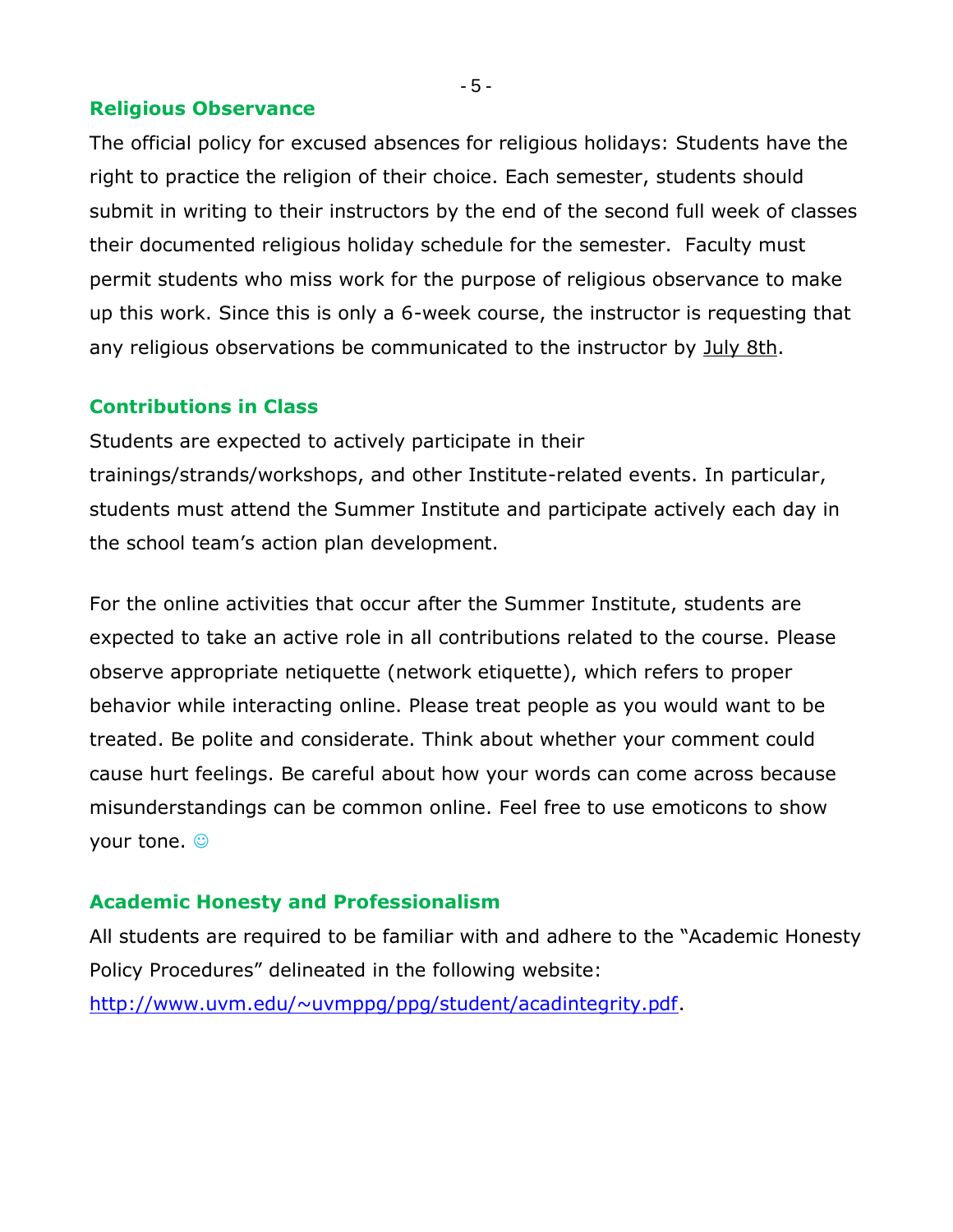## **Technical Help**

If you need immediate assistance with Blackboard during this course you can click on the "Student Help" tab at the very top of the Blackboard course page. That will provide you with numerous ways to get help. Please feel free to also contact the instructor with any questions or assistance you may need.

#### **Accommodations**

In keeping with University policy, any student with a documented disability interested in utilizing accommodations should contact SAS, the office of Disability Services on campus. SAS works with students and faculty in an interactive process to explore reasonable and appropriate accommodations, which are communicated to faculty in an accommodation letter. All students are strongly encouraged to meet with their faculty to discuss the accommodations they plan to use in each course. Please click on this link, [Accommodation Guidelines,](https://www.uvm.edu/academicsuccess/student_accessibility_services?Page=accommodation_guidelines.html) to better understand the process.

[https://www.uvm.edu/academicsuccess/student\\_accessibility\\_services?Page=acc](https://www.uvm.edu/academicsuccess/student_accessibility_services?Page=accommodation_guidelines.html) ommodation quidelines.html

A student's accommodation letter lists those accommodations that will not be implemented until the student meets with their faculty to create a plan. Contact SAS: A170 Living/Learning Center; 802-656-7753; [access@uvm.edu;](mailto:access@uvm.edu) or [www.uvm.edu/access.](http://www.uvm.edu/access)

# **Required and/or recommended readings**

Students are to select and read ONE book of their choosing based on their strand/training attended. Please contact your instructor to determine if your book is acceptable. See list of Recommended Readings at the end of the syllabus.

In addition, students are to read the selected chapters, articles, or literature indicated by their Strand presenter (on their Strand Description Page on BEST website) prior to attending the BEST/VTmtss Summer Institute:

[http://www.uvm.edu/~cdci/best/.](http://www.uvm.edu/~cdci/best/)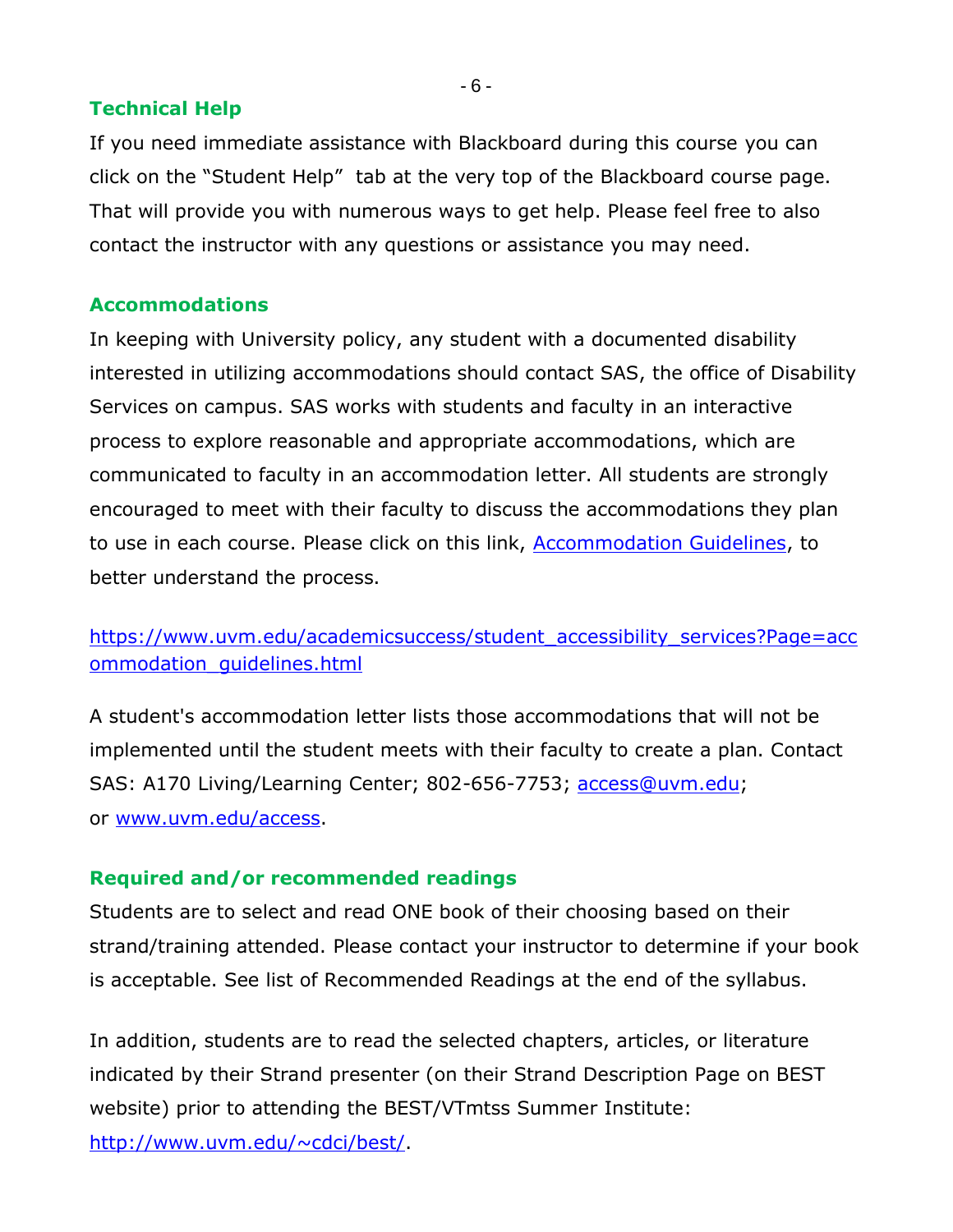#### **Electronic Submissions/Internet Use**

Assignments 2 through 5 must be computer generated (please, no handwritten submissions) and emailed to your grading instructor or posted on Blackboard by the date they are due. Submitted files must be either compatible with Microsoft Word or sent in Portable Document Format (PDF). Please retain electronic copies of all of your submitted work for the semester until you receive your final grade. Students will be required to check their UVM e-mail periodically for communications about this course. Instructions on how to use and setup your UVM accounts can be found at: [https://www.uvm.edu/account/.](https://www.uvm.edu/account/) **It is your responsibility to make sure that you have given the instructor your correct email.**

#### **Student Evaluation/Assessment:**

#### **Grading:**

Assignments have been numerically weighted and a total score of 100 points is possible. Per UVM graduate policy, any grade below a C- is considered failing. Further, students taking this course as part of the graduate concentration must maintain an average grade of B in all concentration coursework (and no less than a B- in any one class) to remain in the program.

| $A+$  | 100-97             |       | B+ 87-89   | $C+$ | $177 - 79$ | below 70 |
|-------|--------------------|-------|------------|------|------------|----------|
|       | <sup>94-96</sup> ! | B     | 84-86      |      | 74-76      |          |
| $A -$ | 90-93              | $B -$ | $ 80 - 83$ |      | $70 - 73$  |          |

# **Description of Class Assignments**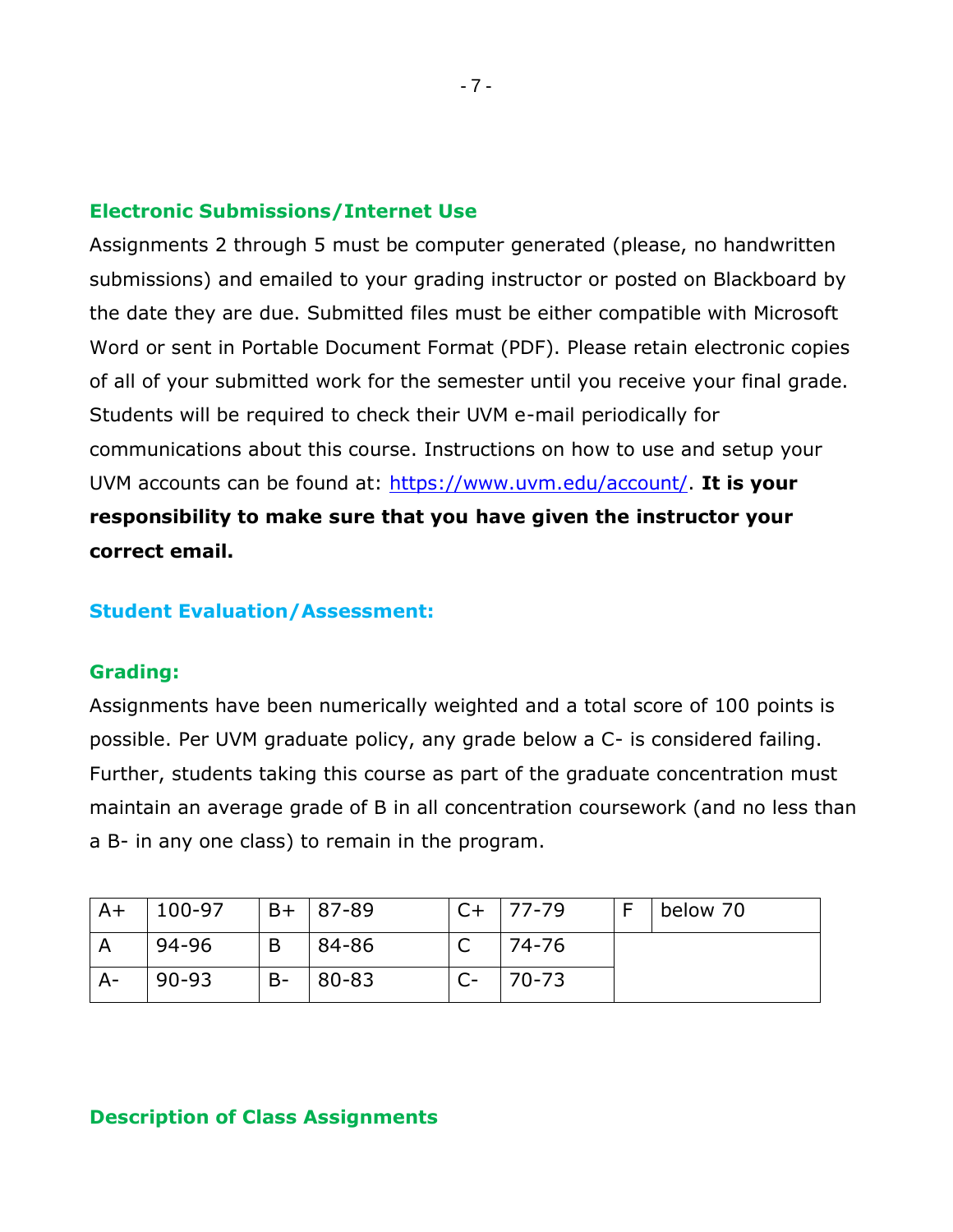Attend The BEST/VTmtss Summer Institute in June:

Attend the morning keynotes, one 4-day strand, two morning workshops, and team time each day. Complete your Attendance Record by Friday, July 1<sup>st</sup> **@11:59pm.** The online form can be found here: [https://qualtrics.uvm.edu/jfe/form/SV\\_bIUyRYxvIDqRopg](https://qualtrics.uvm.edu/jfe/form/SV_bIUyRYxvIDqRopg)

# Personal Reflection/Proposed Research Topic (due July 15)

Write a brief personal reflection (1-2 double spaced pages) on the Strand/Training you attended. Please include the following: (a) Identify 2-3 major "takeaways" from the Strand/Training, (b) Give the name and rationale for the book you plan to read and how it will build upon the learning in your Strand/Training, and (c) Identify the topic you plan to conduct research on for this course. You will also need to report in your Research Project (see below) how you used your book to inform your Action Plan.

# Critical Book Review (due July 22)

Select one book related to the Strand/Training you attended to read for your critical book review. Write a brief review (1-2 double spaced pages) focusing on (a) why you chose the book based on your professional development goals, (b) strengths and limitations of the book, (c) how specifically the book applies to your research topic and your Action Plan, and (d) whether or not you would recommend this book. You will also need to report in your literature review (see below) how you used your book to inform your Action Plan. Please note: You will be uploading your book reviews to your blog on Blackboard so others in the course may read and respond to your review (see below).

# Peer Response to Book Review (due July 23-30)

Following the submission of your critical book review, you will be asked to read another colleague's book review and write a brief response according to the guidelines distributed to the class via Blackboard. This is a great opportunity to share your book reviews and learn from others. The list of books reviewed will be compiled and will serve as a class resource.

- 8 -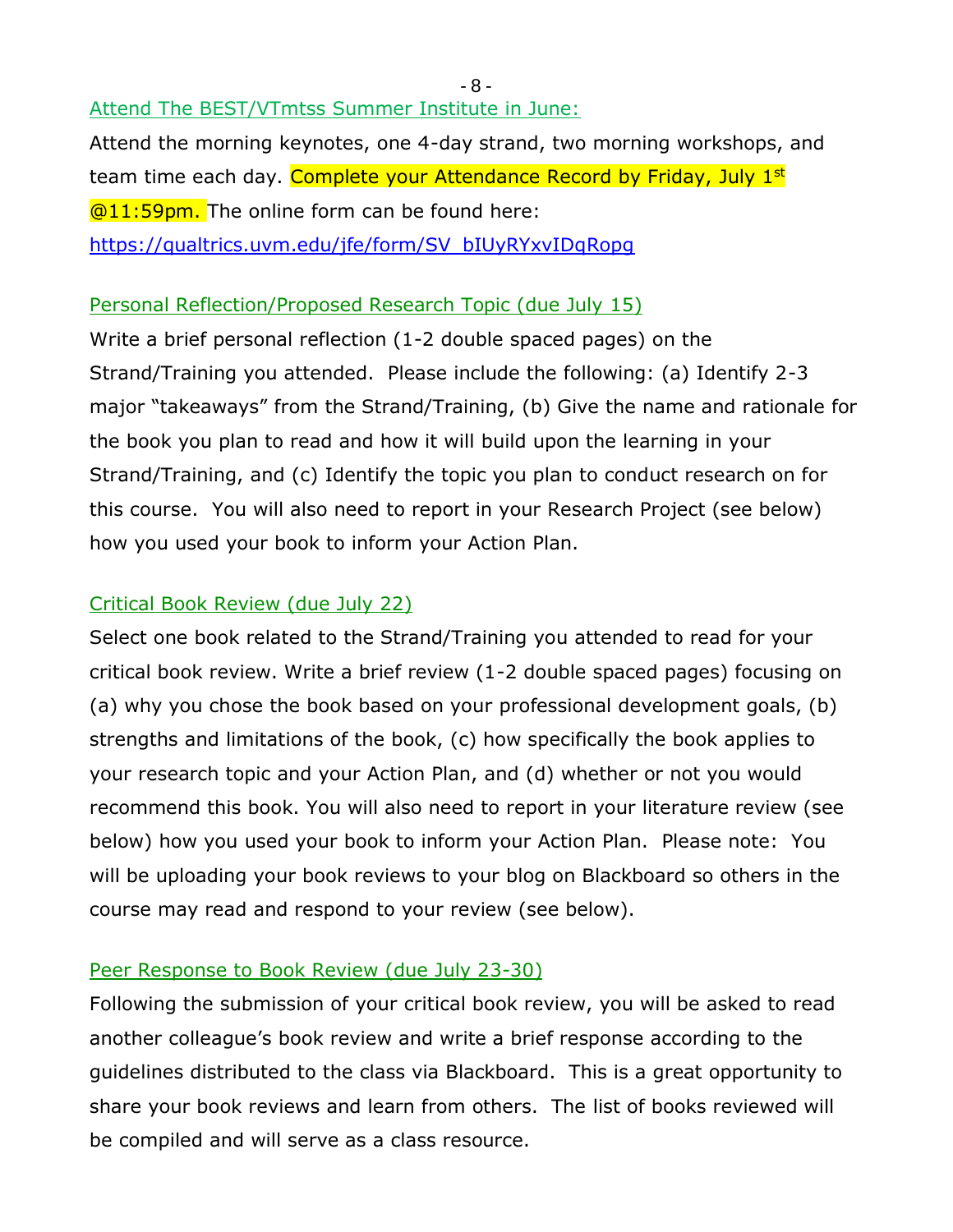#### Research Project and Action Plan (due August 5)

#### • Literature Review

Upon completion of the Strand/Training that you attended and once you've identified your research topic, you will complete an independent literature review that will inform your Action Plan. You will conduct a literature review (3-4 double spaced pages and cite at least 4 resources) on your topic that includes the following: (a) What is your topic and rationale for choosing it, (b) Identify common themes, trends, and gaps in research, (c) Evaluate your current thinking on the topic, and (d) Provide insight into the relationship between your research topic and your Action Plan.

#### • Action Plan

Following your literature review, you will complete an Action Plan to be implemented in your school during the 2022-23 school year. Using the template provided, entitled Action Plan (last 2 pages of syllabus), you will address all components of the Action Plan: (a) Description and rationale, (b) Goals and objectives, (c) Procedure and resources, (d) Timeline and sustainability, (e) Evaluation, and (f) Reflections about what you have learned and obstacles addressed. This Action Plan can be connected to your school team's action plan, but your project must reflect your independent work.

- o **IMPORTANT:** As you create your Action Plan, you are required to include at least ONE idea and/or strategy from EACH of the seven learning modules from The National Implementation Research Network.
- o The modules explain Implementation Science as a concept that can be used in any field in which the goal is to collaborate with others to create new systems and processes. Each module contains extra resources,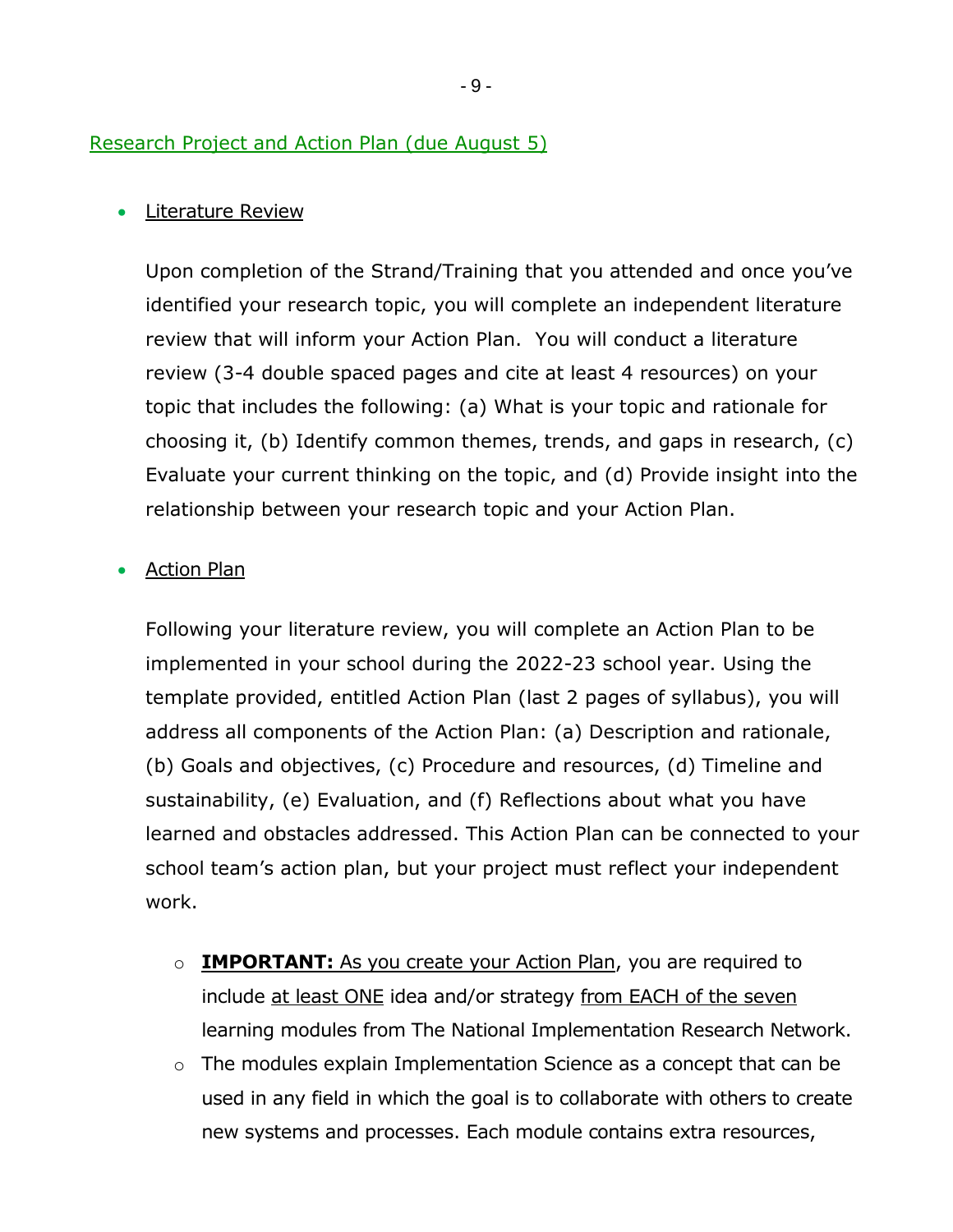example activities, and/or videos that may be useful for your individual school context.<https://nirn.fpg.unc.edu/modules-and-lessons>

## Final Presentation Webinar (August 8 or 9)

Following the submission of your Research Project and Action Plan, you will prepare a 5-minute verbal presentation sharing the following: (a) Research topic and significant findings and (b) a quick synopsis of your Action Plan. This webinar is an opportunity for you to share your research with your colleagues. Links to register for the webinars will be provided at a later date.

**Scoring Rubrics:** The following rubrics show the expectations for each assignment.

| (1) Attendance                  | Max<br>Points | Due: June 27-30                                |
|---------------------------------|---------------|------------------------------------------------|
| <b>Attend All Training Days</b> |               |                                                |
| Complete Attendance Survey      |               | *Survey due July 1 <sup>st</sup> by<br>11:59pm |
| <b>Total Possible Points</b>    | 10            |                                                |

| (2) Personal Reflection/Proposed Research                             | <b>Max</b> |                         |
|-----------------------------------------------------------------------|------------|-------------------------|
| <b>Topic</b>                                                          | Points     | Due: July 15            |
| 2-3 Major takeaways                                                   | 5          | *One point deducted for |
| Name of book, rationale for choosing this<br>book, and research topic | 5          | every day late.         |
| <b>Total Possible Points</b>                                          | 10         |                         |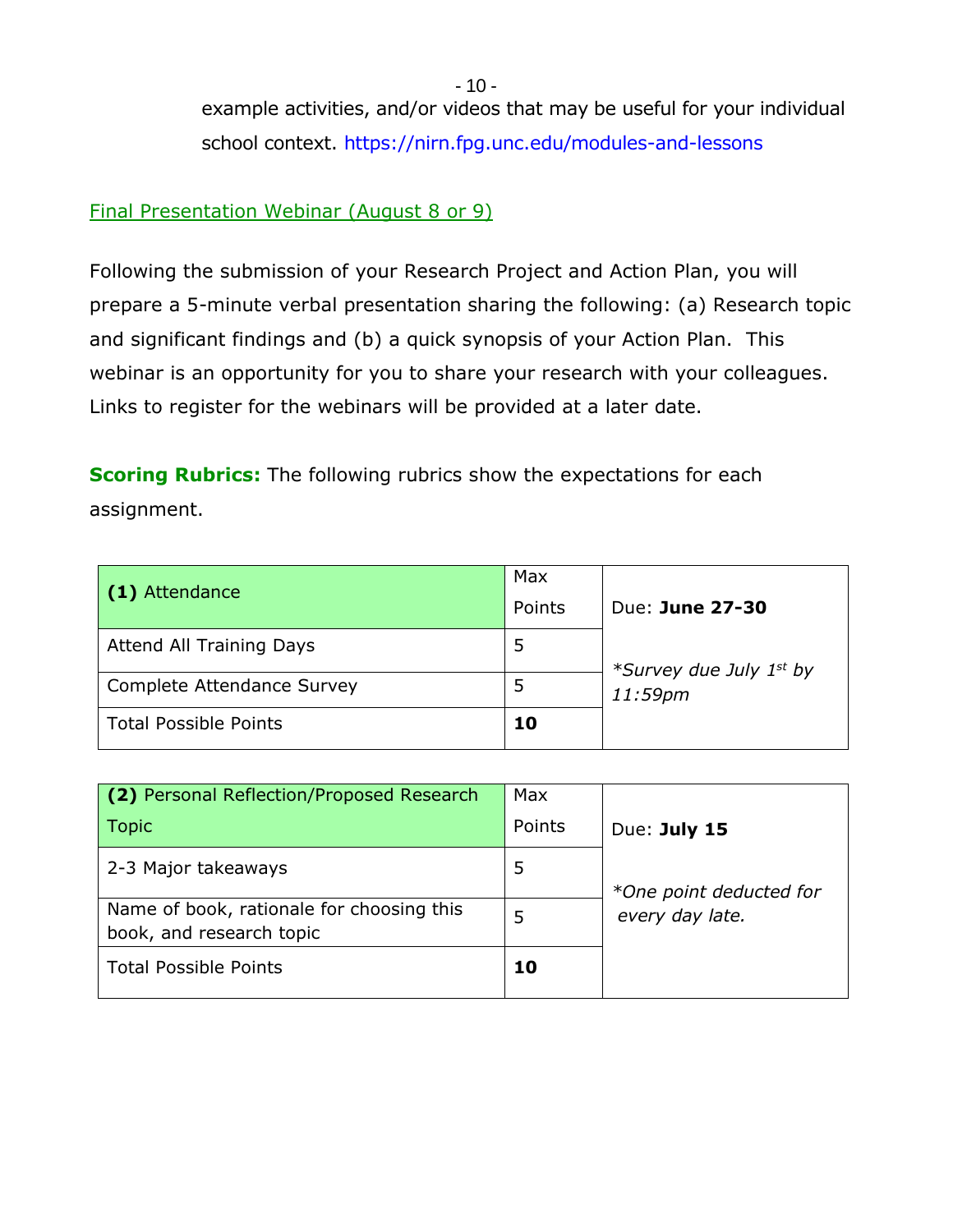| (3) Critical Book Review should include:                     | Max<br>Points | Due: July 22                                                                        |
|--------------------------------------------------------------|---------------|-------------------------------------------------------------------------------------|
| Connection of book to your research project                  | 3             | *One point deducted for                                                             |
| Strengths of book                                            | 2             | every day late.<br>*Full points will be                                             |
| Limitations of book                                          | 2             | awarded for each section<br>based on the                                            |
| How book applies to your research project<br>and action plan | 3             | completeness of thoughts,<br>ideas, and clarity (quality,<br>grammar, spelling, and |
| <b>Total Possible Points</b>                                 | 10            | legibility).                                                                        |

| (4) Peer Response to Book Review | Max<br>Points | Due: July 23-30 |
|----------------------------------|---------------|-----------------|
| Participation                    | 5             |                 |
| Adherence to posted guidelines   | 5             |                 |
| <b>Total Possible Points</b>     | 10            |                 |

| (5) Research Project and Action Plan                                            | Max<br>Points | Due: August 5                                                    |
|---------------------------------------------------------------------------------|---------------|------------------------------------------------------------------|
| Literature Review should include:                                               |               |                                                                  |
| Describe your topic and rationale for<br>choosing it                            | 4             | *One point deducted for<br>every day late.                       |
| Identify common themes, trends, and gaps<br>in research                         | 4             | *Full points will be<br>awarded for each section<br>based on the |
| Evaluate current thinking on the topic                                          | 4             | completeness of thoughts,<br>ideas, and clarity (quality,        |
| Provide insight into how your literature<br>review will inform your action plan | 4             | grammar, spelling, and<br>legibility).                           |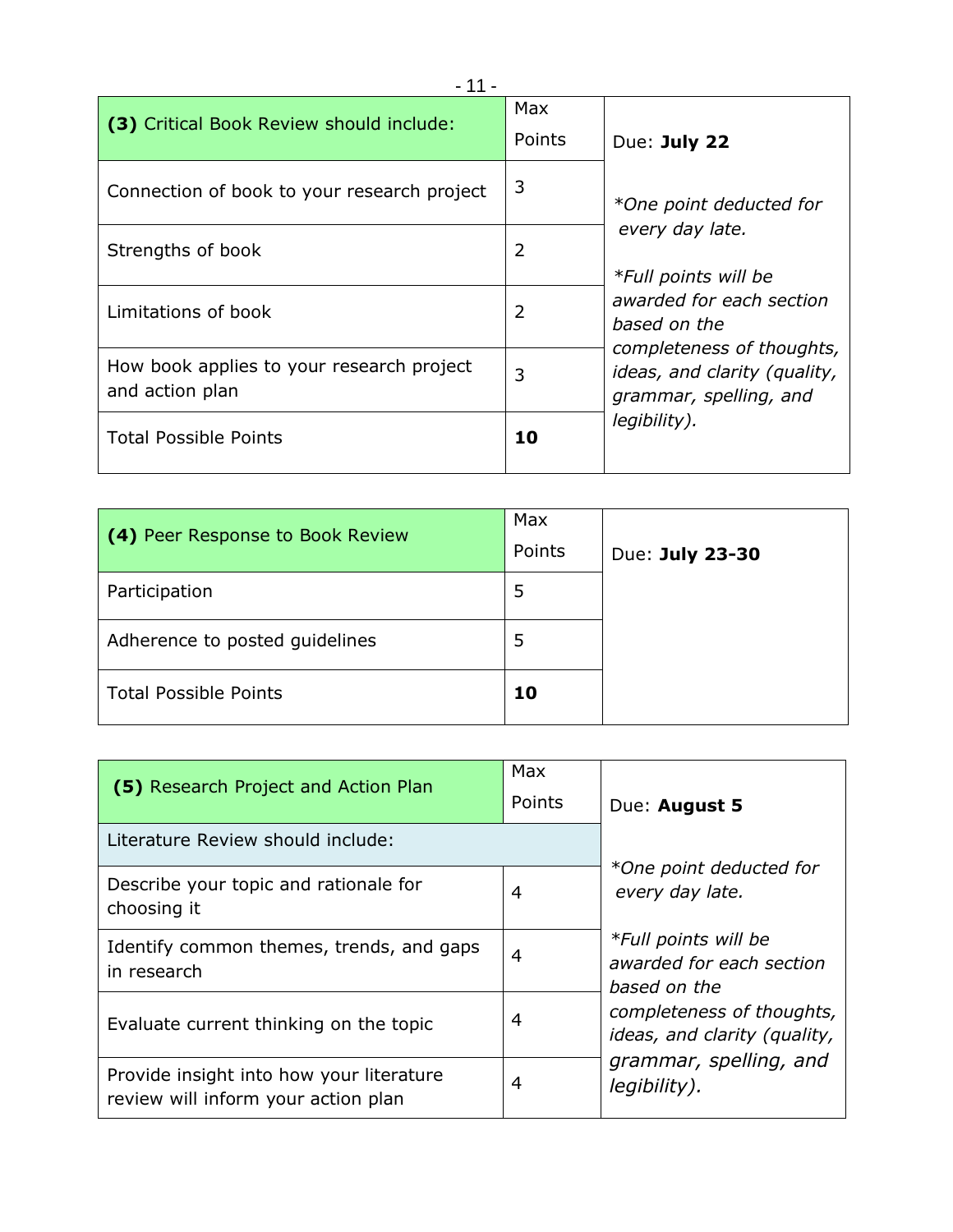| Action Plan should include:                                 | <i>* As you create your</i><br>Action Plan, you are<br>required to include at<br>least ONE idea and/or |                                                  |
|-------------------------------------------------------------|--------------------------------------------------------------------------------------------------------|--------------------------------------------------|
| Description and rationale<br>4<br>Goals and objectives<br>4 |                                                                                                        |                                                  |
|                                                             |                                                                                                        | Procedure and resources                          |
| Timeline and sustainability                                 | 4                                                                                                      | seven learning modules<br>from The National      |
| Evaluation                                                  | 4                                                                                                      | <b>Implementation Research</b>                   |
| Reflection                                                  | 4                                                                                                      | Network.                                         |
| <b>Total Possible Points</b>                                | 40                                                                                                     | https://nirn.fpg.unc.edu/<br>modules-and-lessons |

| (6) Final Presentation Webinar | Max<br>Points | Due: August 8 or 9 |
|--------------------------------|---------------|--------------------|
| Attendance                     | 10            |                    |
| Participation                  | 10            |                    |
| <b>Total Possible Points</b>   | 20            |                    |

# Percentage Contribution of Each Assignment

| <b>Assignment</b>                           | Date Due      | Percentage<br>of Grade |
|---------------------------------------------|---------------|------------------------|
| Attend BEST/VTmtss Summer Institute         | June 27-30    | 10                     |
| Personal Reflection/Proposed Research Topic | July $15$     | 10                     |
| Critical Book Review                        | July 22       | 10                     |
| Peer Response to Book Review                | July 23-30    | 10                     |
| Research Project and Action Plan            | August 5      | 40                     |
| <b>Final Presentation Webinar</b>           | August 8 or 9 | 20                     |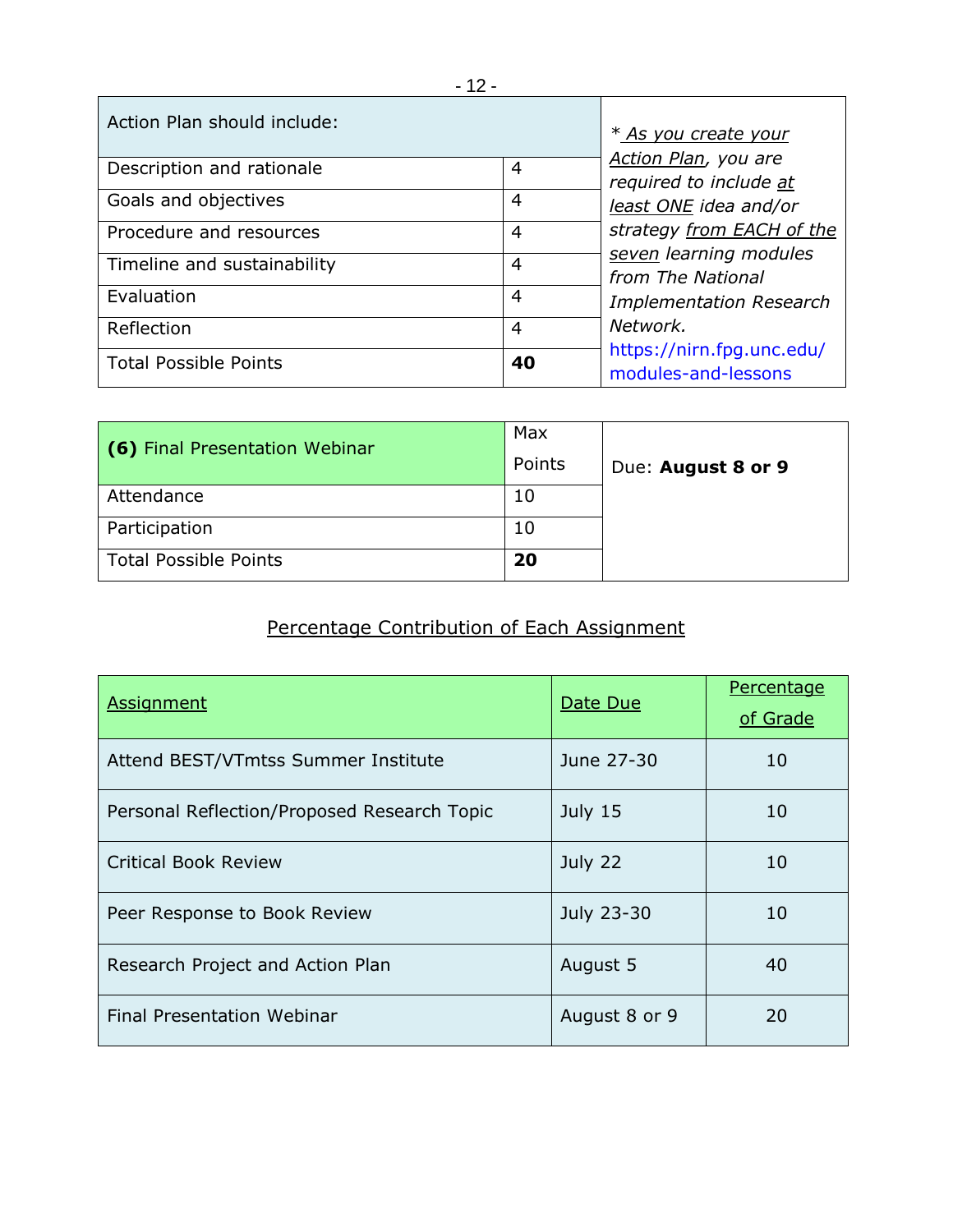#### - 13 - Instructional Sequence

| <b>Dates</b>      | <b>Instructional Sequence</b>                                                                            |
|-------------------|----------------------------------------------------------------------------------------------------------|
| June 27 - June 30 | Attend BEST/VTmtss Summer Institute                                                                      |
| July 5 - Aug. 12  | No meetings. Work independently to complete Assignments 2<br>- 6. Contact instructor with any questions. |

# **Optional Pre-Reading for the Institute**

- A Vision for teachers' emotional well-being. Kristabel Stark, Neesha Daulat, and Simon King. January 24, 2022. Phi Beta Kaplan Professional Journal for Educators[.https://kappanonline.org/teachers-emotional-well-being-stark](https://kappanonline.org/teachers-emotional-well-being-stark-daulat-king/)[daulat-king/](https://kappanonline.org/teachers-emotional-well-being-stark-daulat-king/)
- Why Teacher Buy-in is Overrated. Robert Feirsen. February 23, 2022. ASCD. <https://www.ascd.org/el/articles/why-teacher-buy-in-is-overrated>

# **Recommended Readings for the Course:**

A., V. D. (2015). The body keeps the score: Brain, mind, and body in the healing of trauma. NY, NY: Penguin Books.

Aguilar, Elena. *The Art of Coaching: Effective Strategies for School Transformation*. San Francisco: Jossey-Bass, A Wiley Brand, 2013

Aguilar, Elena. *Coaching for Equity: Conversations That Change Practice*. First edition. Hoboken, NJ: Jossey-Bass, 2020.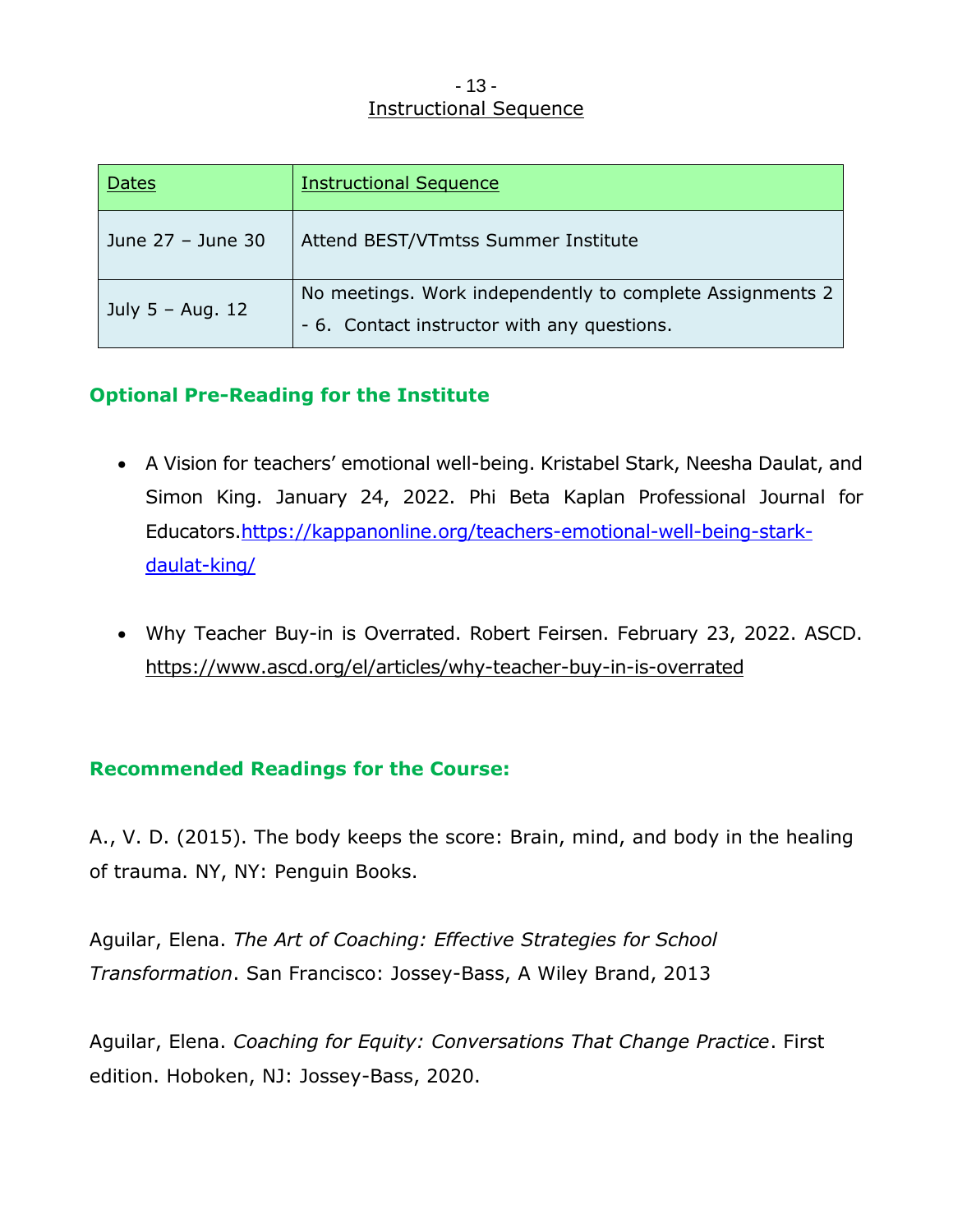Aguilar, Elena. *Onward: Cultivating Emotional Resilience in Educators*. San Francisco, CA: Jossey-Bass, 2018.

Aguilar, Elena. *The Onward Workbook: Daily Activities to Cultivate Your Emotional Resilience and Thrive*. San Francisco, CA: Jossey-Bass, a Wiley brand, 2018.

American Institutes for Research (2021). TEACHING THE WHOLE CHILD: Instructional Practices That Integrate Equity-Centered Social, Emotional, and Academic Learning

Baker, B., & Ryan, C. A. (2014). The PBIS team handbook: Setting expectations and building positive behavior. Minneapolis, MN: Free Spirit Publishing.

Barrett, S., Algozzine, R., Putnam, R., Massanari, C., & Nelson, M. (2005). School-wide positive behavior support: Implementers' blueprint and selfassessment. Eugene, OR: University of Oregon. Available from [http://www.pbis.org.](http://www.pbis.org/)

Barrett, S., Eber, L., Weist, M. Advancing education effectiveness: Interconnecting school mental health and school-wide positive behavior support. [https://www.pbis.org/common/cms/files/Current Topics/Final-Monograph.pdf](https://www.pbis.org/common/cms/files/Current%20Topics/Final-Monograph.pdf)

Baylis, Lisa, Kristin Neff, and Kristin Wiens. *Self-Compassion for Educators: Mindful Practice to Awaken Your Well-Being and Grow Resilience*, 2021.

Benckendorf, K. (2013). Children of Trauma: What Educators Need to Know. Adoption Advocate: 63.

[https://www.adoptioncouncil.org/images/stories/NCFA\\_ADOPTION\\_ADVOCATE\\_N](https://www.adoptioncouncil.org/images/stories/NCFA_ADOPTION_ADVOCATE_NO63.pdf) [O63.pdf](https://www.adoptioncouncil.org/images/stories/NCFA_ADOPTION_ADVOCATE_NO63.pdf)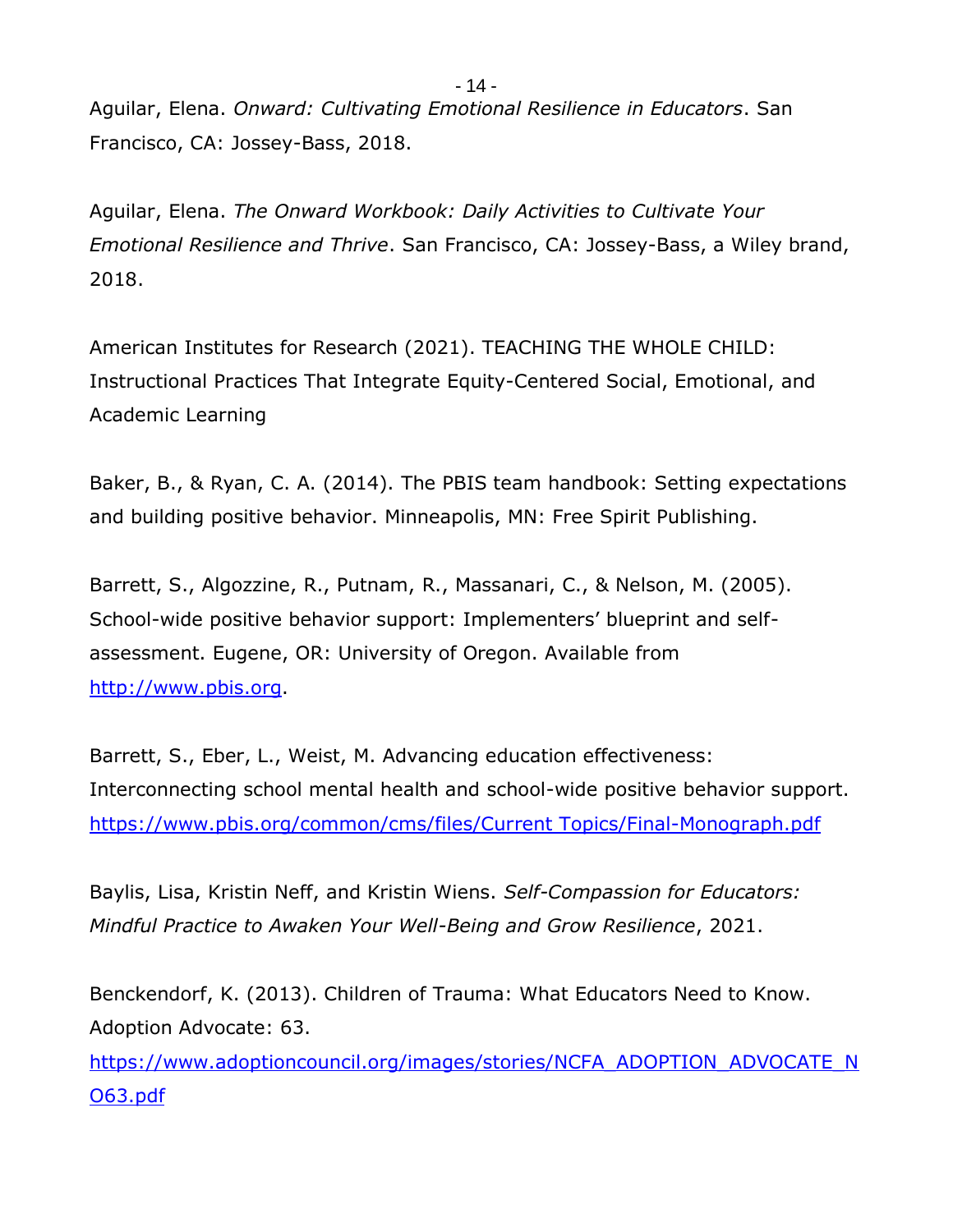Blaustein, M. & Kinniburgh, K. (2010). Treating traumatic stress in children and adolescents: How to foster resilience through attachment, self-regulation, and competency. Guildford Publications, Inc.

Bloom, S. L., & Farragher, B. J. (2013). Restoring sanctuary: A new operating system for trauma-informed systems of care. Oxford: Oxford University Press.

Boyes-Watson, C., Riestenberg, N., & Pranis, K. (2015). Circle forward: Building a restorative school community. St. Paul, MN: Living Justice Press.

Brendtro, L. K., & Mitchell, M. L. (2015). Deep brain learning: Evidence-based essentials in education, treatment, and youth development. MI, Circle of Courage/Starr Commonwealth.

Brendtro, L. K., Brokenleg, M. & Van Bockern, S. (2002). Reclaiming youth at risk: Our hope for the future. Bloomington, IN: Solution Tree.

Brown-Chidsey, R. (2016) Practical handbook of multi-tiered systems of support: Building academic and behavioral success in schools. New York: The Guilford Press.

Center on PBIS. (2021). Discussing Race, Racism, and Important Current Events with Students: A Guide with Lesson Plans and Resources. University of Oregon. [www.pbis.org](http://www.pbis.org/)

Center on Positive Behavioral Interventions and Supports, State Implementation and Scaling up of Evidence-Based Practices Center, National Integrated Multi-Tiered Systems of Support Research Network, National Center on Improving Literacy, & Lead for Literacy Center. (2020). A School Guide for Returning to School During and After Crisis: A Guide to Supporting States, Districts, Schools,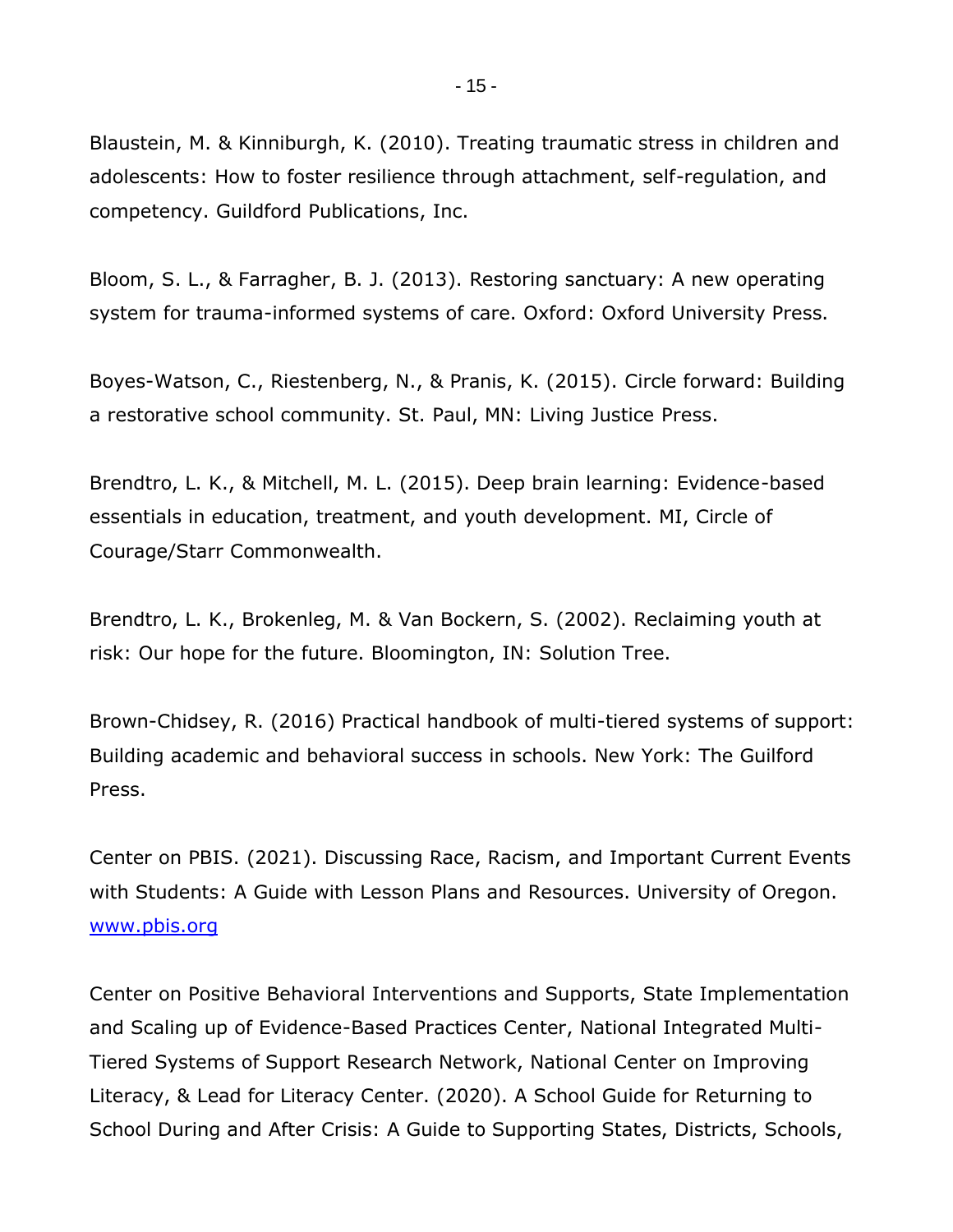Educators, and Students through a Multi-Tiered Systems of Support Framework during the 2020-2021 School Year. University of Oregon. [www.pbis.org.](http://www.pbis.org/)

Center on PBIS. (2022). Supporting and Responding to Student's Social, Emotional, and Behavioral Needs: Evidence-Based Practices for Educators (Version 2). Center on PBIS, University of Oregon. [www.pbis.org](http://www.pbis.org/)

Cole, S. F. (2005). Helping traumatized children learn: Supportive school environments for children traumatized by family violence. Boston, MA: Massachusetts Advocates for Children. [https://traumasensitiveschools.org/wp](https://traumasensitiveschools.org/wp-content/uploads/2013/06/Helping-Traumatized-Children-Learn.pdf)[content/uploads/2013/06/Helping-Traumatized-Children-Learn.pdf](https://traumasensitiveschools.org/wp-content/uploads/2013/06/Helping-Traumatized-Children-Learn.pdf)

Colvin, G., & Scott, T. M. (2015). Managing the cycle of acting-out behavior in the classroom. CA: Corwin Publishing.

Craig, S.E. (2008). Reaching and teaching children who hurt: Strategies for your classroom. Brookes Publishing.

Crone, D. A., Hawken, L. S., & Horner, R. H. (2015). Building positive behavior support systems in schools: Functional behavioral assessment. New York, NY: The Guilford Press.

Crone, D.A., Horner, R. H., & Hawken, L. S. (2010). Responding to problem behavior in schools: The behavior education program: Second edition. The Guilford Press.

Davis, S. (2007). Schools where everyone belongs: Practical strategies for reducing bullying. Champaign, IL: Research Press.

Dennis, K. & Lourie, I. S. (2006). Everything is normal until proven otherwise: A book about wraparound services. Washington, DC: CWLA Press.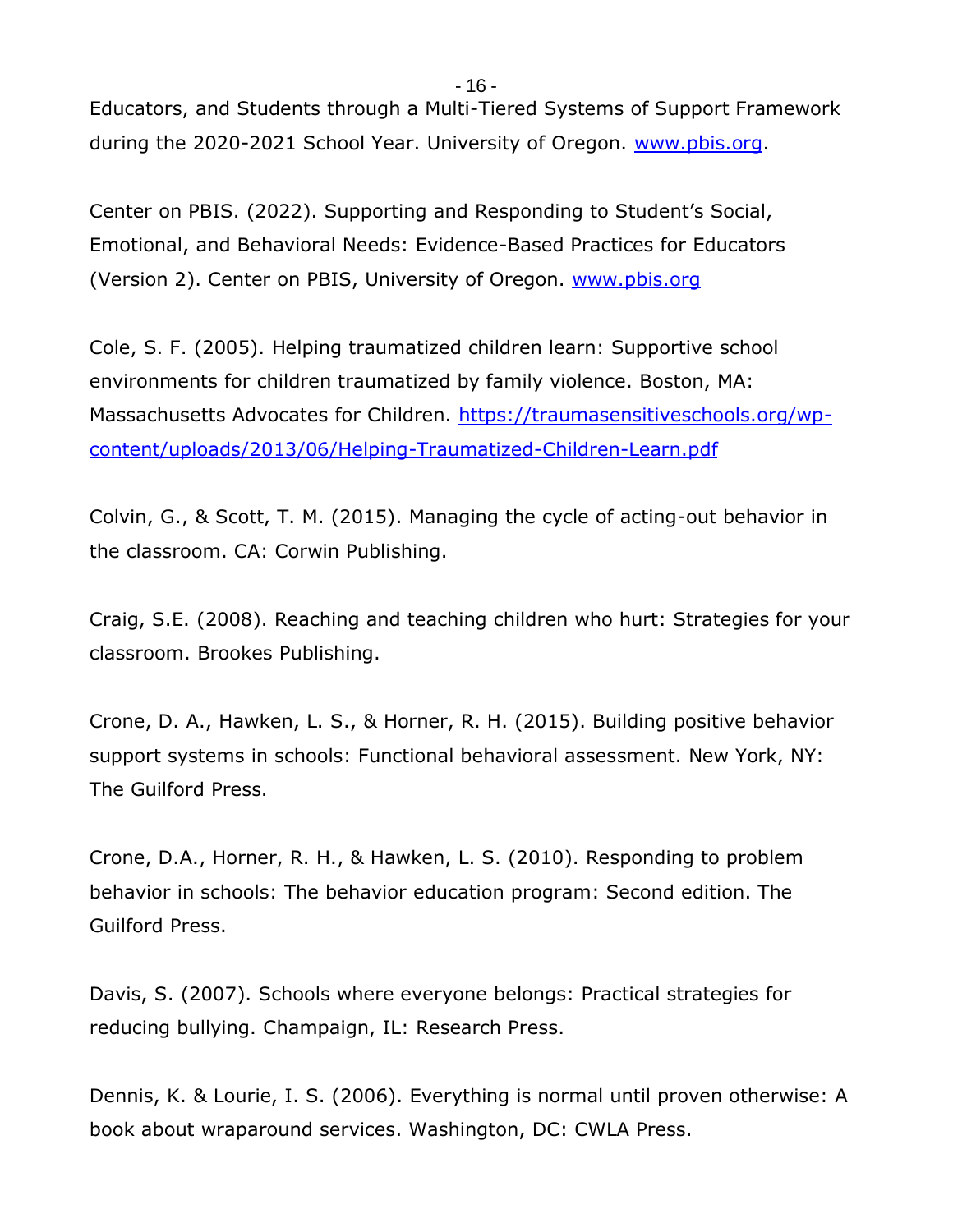Denton, P. (2007). The power of our words: Teacher language that helps children learn. Northeast Foundation for Children, Inc.

Dunlap, G., Lovannone, R., English, C., Kincaid, D., Wilson, K., Christiansen, K., & Strain, P. (2010). Prevent, teach, reinforce: The school-based model of individualized positive behavior support. Baltimore, MD: Brookes Publishing.

Durlak, J. A., Domitrovich, C. E., Weissberg, R. P., Gullotta, T. P., & Comer, J. P. (2017). Handbook of social and emotional learning: Research and practice. New York: Guilford Press.

Dweck, C. (2009). Mindset: The new psychology of success. Guildan Media Corp.

Fixsen, D., Blase, K., Metz, A., & Van Dyke, M. (2015). Implementation Science. In J. D. Wright (Ed.), *International Encyclopedia of the Social & Behavioral Sciences (Second Edition)* (pp. 695–702). Elsevier. <https://doi.org/10.1016/B978-0-08-097086-8.10548-3>

Fox Eades, J. M. (2008). Celebrating strengths: Building strengths-based schools. Coventry, UK: CAPP Press.

Greene, R. W. (2005). The explosive child: A new approach for understanding and parenting easily frustrated, chronically inflexible children. New York: HarperCollins.

Greene, R. W. (2008). Lost at school: Why our kids with behavioral challenges are falling through the cracks and how we can help them. Simon & Schuster Adult Publishing Group.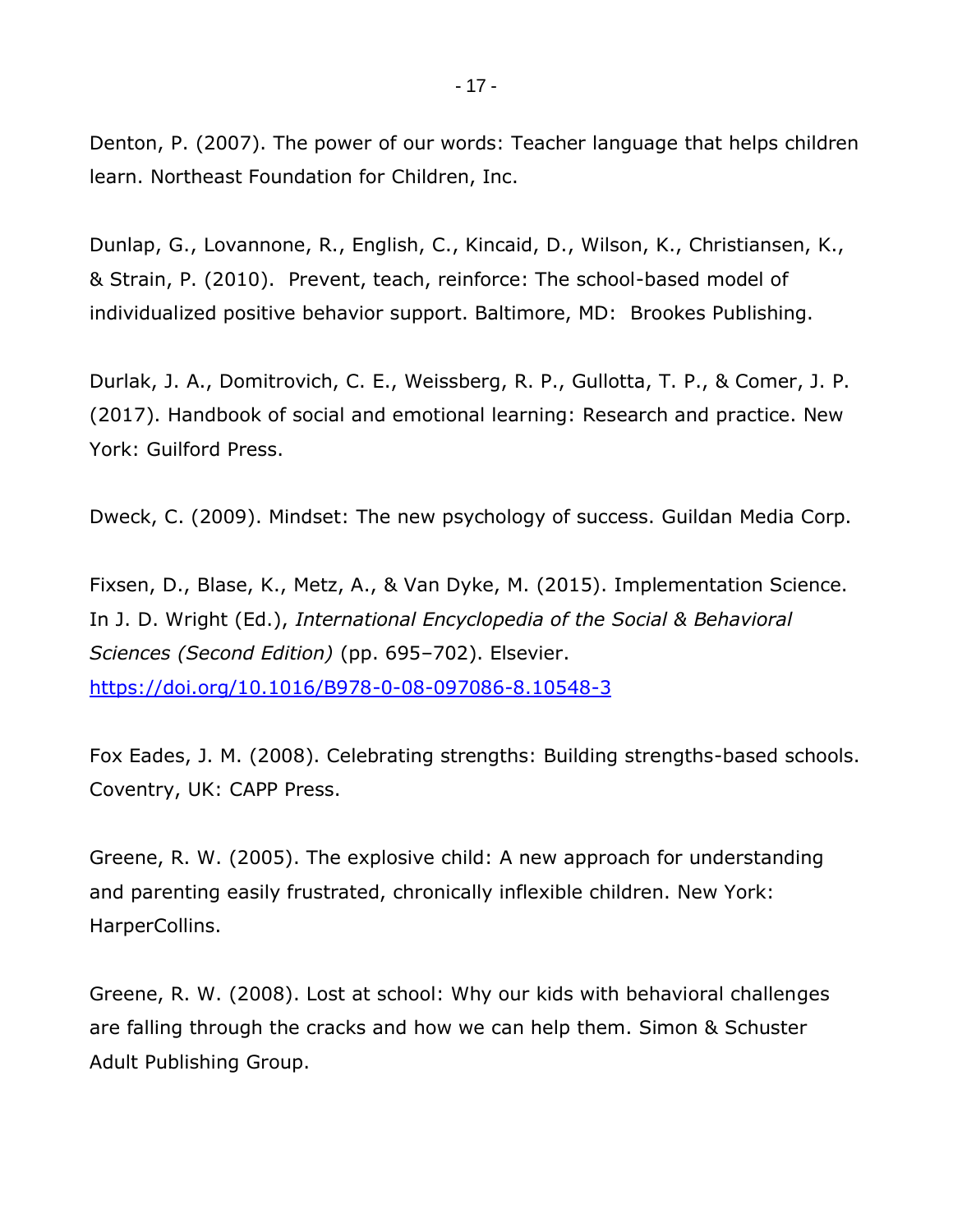Institute of Medicine (IOM) and National Research Council (2014). Building Capacity to Reduce Bullying: Workshop Summary: Ebook. [http://iom.nationalacademies.org/Home/Reports/2014/Building-Capacity-to-](http://iom.nationalacademies.org/Home/Reports/2014/Building-Capacity-to-Reduce-Bullying.aspx)[Reduce-Bullying.aspx](http://iom.nationalacademies.org/Home/Reports/2014/Building-Capacity-to-Reduce-Bullying.aspx)

Kabat-Zinn, Jon. (2005). Wherever you go, there you are. Hyperion, New York, NY.

Kaiser, B. & Rasminsky, J.S. (2009). Challenging behavior in elementary and middle school. Allyn & Bacon, Inc.

Kidde, J. & Alfred, R. (2015). Restorative Justice: A working guide for our schools. Center for Healthy Schools and Communities, Alameda County HCSA: [http://www.achealthyschools.org/schoolhealthworks/assets/118-restorative](http://www.achealthyschools.org/schoolhealthworks/assets/118-restorative-justice.pdf)[justice.pdf.](http://www.achealthyschools.org/schoolhealthworks/assets/118-restorative-justice.pdf)

Kidde, J. (2017). An orientation to a whole-school restorative approach and guide toward more in-depth resources and current research.

[http://education.vermont.gov/documents/whole-school-restorative-approach](http://education.vermont.gov/documents/whole-school-restorative-approach-resource-guide)[resource-guide](http://education.vermont.gov/documents/whole-school-restorative-approach-resource-guide)

Lane, K. L., Kalberg, J. R., & Menzies, H. M. (2009) Developing schoolwide programs to prevent and manage problem behaviors: A step-by-step approach. New York: Guilford Press.

Lane, K., Menzies, H., Oakes, W., & Kalburg, J. (2012). Systematic screenings to support instruction: From pre-school to high school, Guilford Press.

Lane, K., Menzies, H., Bruhn, A., & Crnobori, M. (2010). Managing challenging behaviors in schools: Research strategies that work, Guilford Press.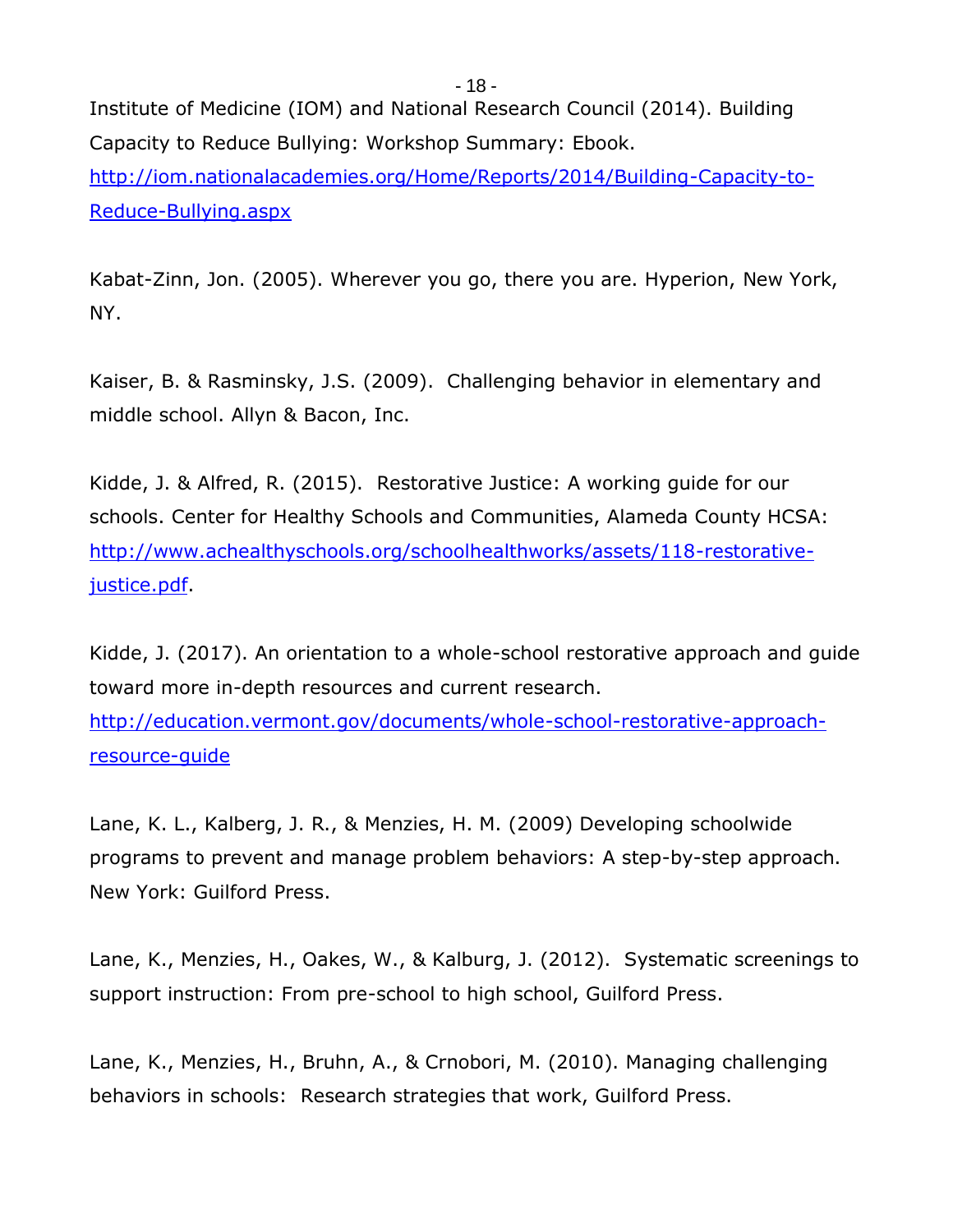Leverson, Milaney, Kent Smith, Kent Mcintosh, Jennifer Rose, and Sarah Pinkelman. "PBIS CULTURAL RESPONSIVENESS FIELD GUIDE:," 2021, 64. [https://assets-global.website-](https://assets-global.website-files.com/5d3725188825e071f1670246/6062383b3f8932b212e9c98b_PBIS%20Cultural%20Responsiveness%20Field%20Guide%20v2.pdf)

[files.com/5d3725188825e071f1670246/6062383b3f8932b212e9c98b\\_PBIS%20C](https://assets-global.website-files.com/5d3725188825e071f1670246/6062383b3f8932b212e9c98b_PBIS%20Cultural%20Responsiveness%20Field%20Guide%20v2.pdf) [ultural%20Responsiveness%20Field%20Guide%20v2.pdf](https://assets-global.website-files.com/5d3725188825e071f1670246/6062383b3f8932b212e9c98b_PBIS%20Cultural%20Responsiveness%20Field%20Guide%20v2.pdf)

Lucyshyn, J. M., Dunlap, G., & Albin, R. W. (Eds.) (2002). Families and positive behavior support: Addressing problem behaviors in family contexts. Baltimore: Brookes Publishing Company.

Minahan, Jessica, and Nancy Rappaport. *The Behavior Code: A Practical Guide to Understanding and Teaching the Most Challenging Students*. Cambridge, Mass: Harvard Education Press, 2012.

Marzano, R., Marzano, J. & Pickering D.J. (2003). Classroom management that works: Research-based strategies for every teacher. Association for Supervision and Curriculum Development.

McInerney, M., & McKlindon, A. (2014). Unlocking the door to learning: Traumainformed classrooms & transformational schools. Education Law Center. [https://www.elc-pa.org/wp-content/uploads/2015/06/Trauma-Informed-in-](https://www.elc-pa.org/wp-content/uploads/2015/06/Trauma-Informed-in-Schools-Classrooms-FINAL-December2014-2.pdf)[Schools-Classrooms-FINAL-December2014-2.pdf](https://www.elc-pa.org/wp-content/uploads/2015/06/Trauma-Informed-in-Schools-Classrooms-FINAL-December2014-2.pdf)

McIntosh, K. & Goodman, S. (2016). Integrated multi-tiered systems of support: Blending RTI and PBIS. New York: The Guilford Press.

Moir, T. (2018). Why Is Implementation Science Important for Intervention Design and Evaluation Within Educational Settings? *Frontiers in Education*, *3*. <https://doi.org/10.3389/feduc.2018.00061>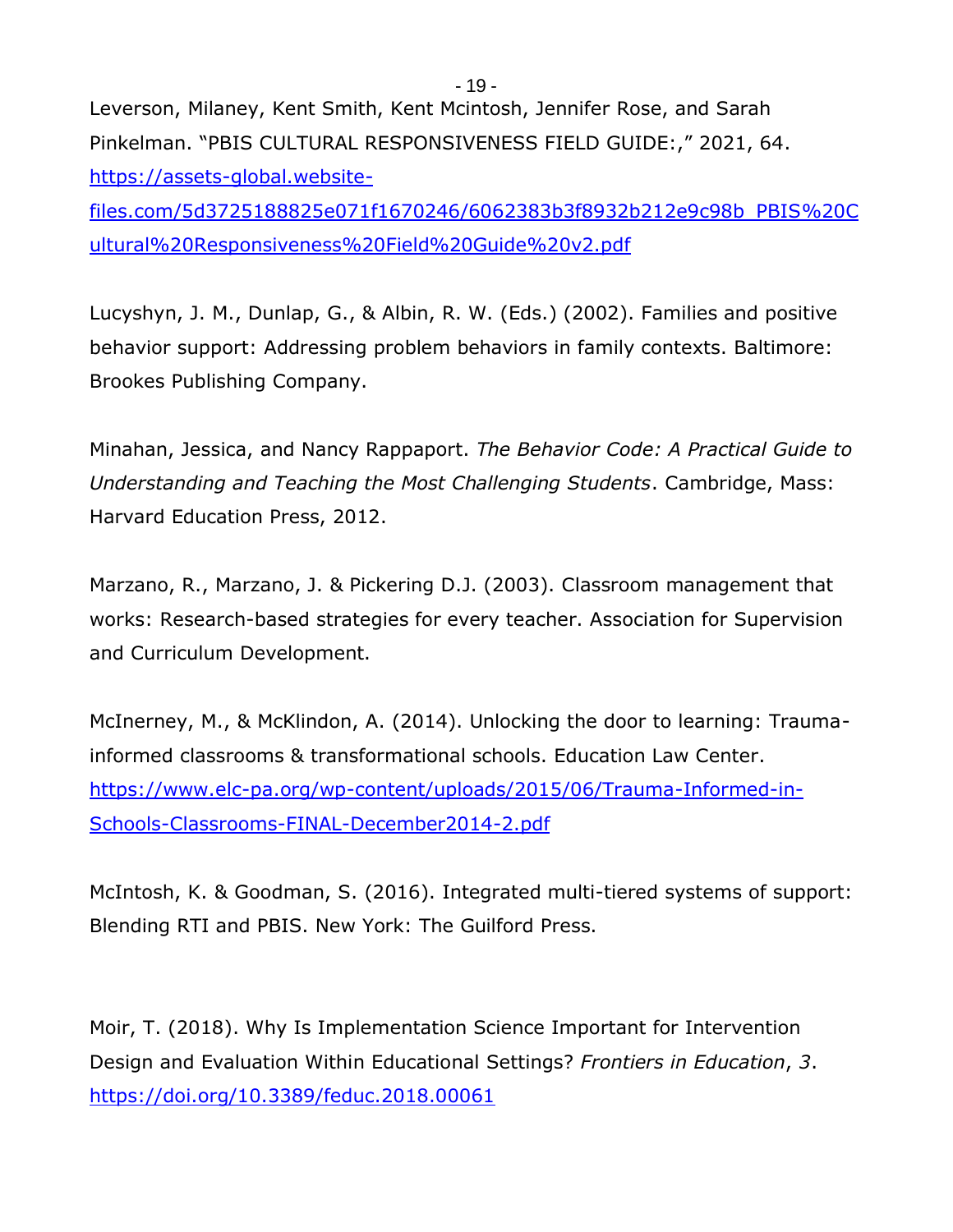Nickerson, A. (2017). Preventing and intervening with bullying in schools: A framework for evidence-based practice. School Mental Health. DOI 10.1007/s12310-017-9221-8

Palmer, Parker J. *The Courage to Teach: Exploring the Inner Landscape of a Teacher's Life*. Twentieth anniversary edition. Hoboken, NJ: Jossey-Bass, 2017.

Poliner, R.A. & Lieber, C.M. (2004). The advisory guide: Designing and implementing effective advisory programs in secondary schools. Cambridge, MA: Educators for Social Responsibility.

Ratey, J. (2008). Spark: The revolutionary new science of exercise and the brain. New York: Little, Brown and Company.

Riffel, L. (2011). Positive behavior support at the tertiary level. Thousand Oaks, CA: Corwin Press.

Rossen, E. A. & Hull, R. (2013) Supporting and educating traumatized students: A guide for school-based professionals. Oxford: Oxford UP.

Simonsen, B., & Myers, D. (2015). Classwide positive behavior interventions and supports: A guide to proactive classroom management. New York: The Guilford Press.

Snell, M. E. & Janey R. (2005). Collaborative teaming: Teachers' guide to inclusive practices. Baltimore, MD: Brookes Publishing Co.

Sours, K., & Hall, P. (2016). Fostering resilient learners: Strategies for creating a trauma-sensitive classroom. Hawker Brownlow Education.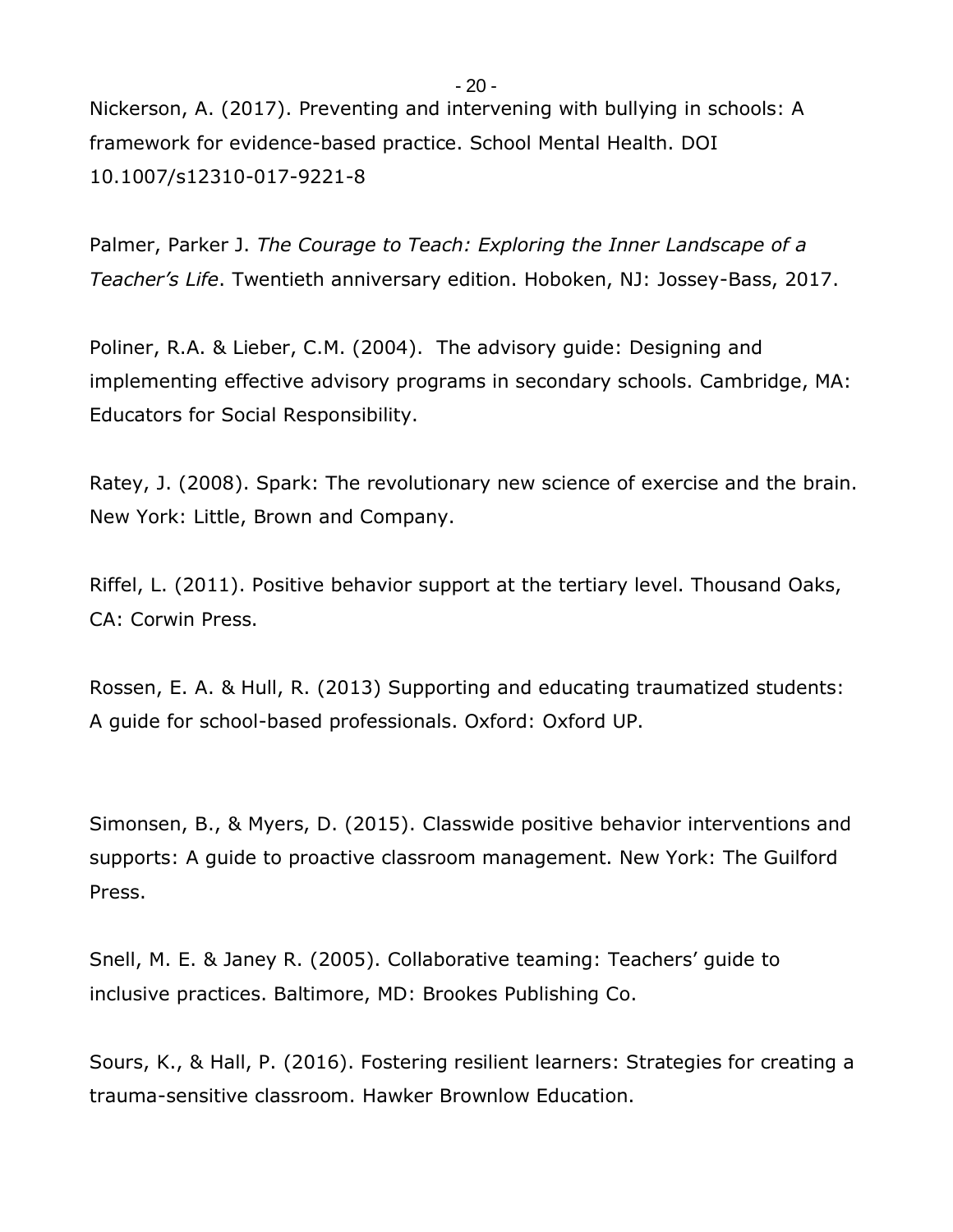Stanchfield, J. (2014). Inspired educator inspired learner: Experiential, brainbased activities and strategies to engage, motivate build community and create lasting lessons. OK: Wood N Barnes Publishing.

Substance Abuse and Mental Health Services Administration. SAMHSA's Concept of Trauma and Guidance for a Trauma-Informed Approach. HHS Publication No. (SMA) 14-4884. Rockville, MD: Substance Abuse and Mental Health Services Administration, 2014. [https://store.samhsa.gov/shin/content/SMA14-](https://store.samhsa.gov/shin/content/SMA14-4884/SMA14-4884.pdf) [4884/SMA14-4884.pdf](https://store.samhsa.gov/shin/content/SMA14-4884/SMA14-4884.pdf)

Swearer, S.M., Espelage, D.L., Napolitano, S.A. (2009). Bullying prevention and intervention. New York: Guilford Press.

Thorsborne, M., Riestenberg, N., & McCluskey, G. (2019). Getting more out of restorative practice in schools: Practical approaches to improve school wellbeing and strengthen community engagement. London: Jessica Kingsley.

Ungar, M. (2015). Working with children and youth with complex needs: 20 skills to build resilience. New York: Routledge.

U.S. Department of Education, Office of Special Education and Rehabilitative Services. Supporting Child and Student Social, Emotional, Behavioral, and Mental Health Needs, Washington, DC, 2021.

[https://www2.ed.gov/documents/students/supporting-child-student-social](https://www2.ed.gov/documents/students/supporting-child-student-social-emotional-behavioral-mental-health.pdf)[emotional-behavioral-mental-health.pdf](https://www2.ed.gov/documents/students/supporting-child-student-social-emotional-behavioral-mental-health.pdf) 

VanDerHeyden, A.M. & Tilly III, W. (2010). Keeping RTI on track: How to identify, repair, and prevent mistakes that derail implementation. Horsham, PA: LRP Publications.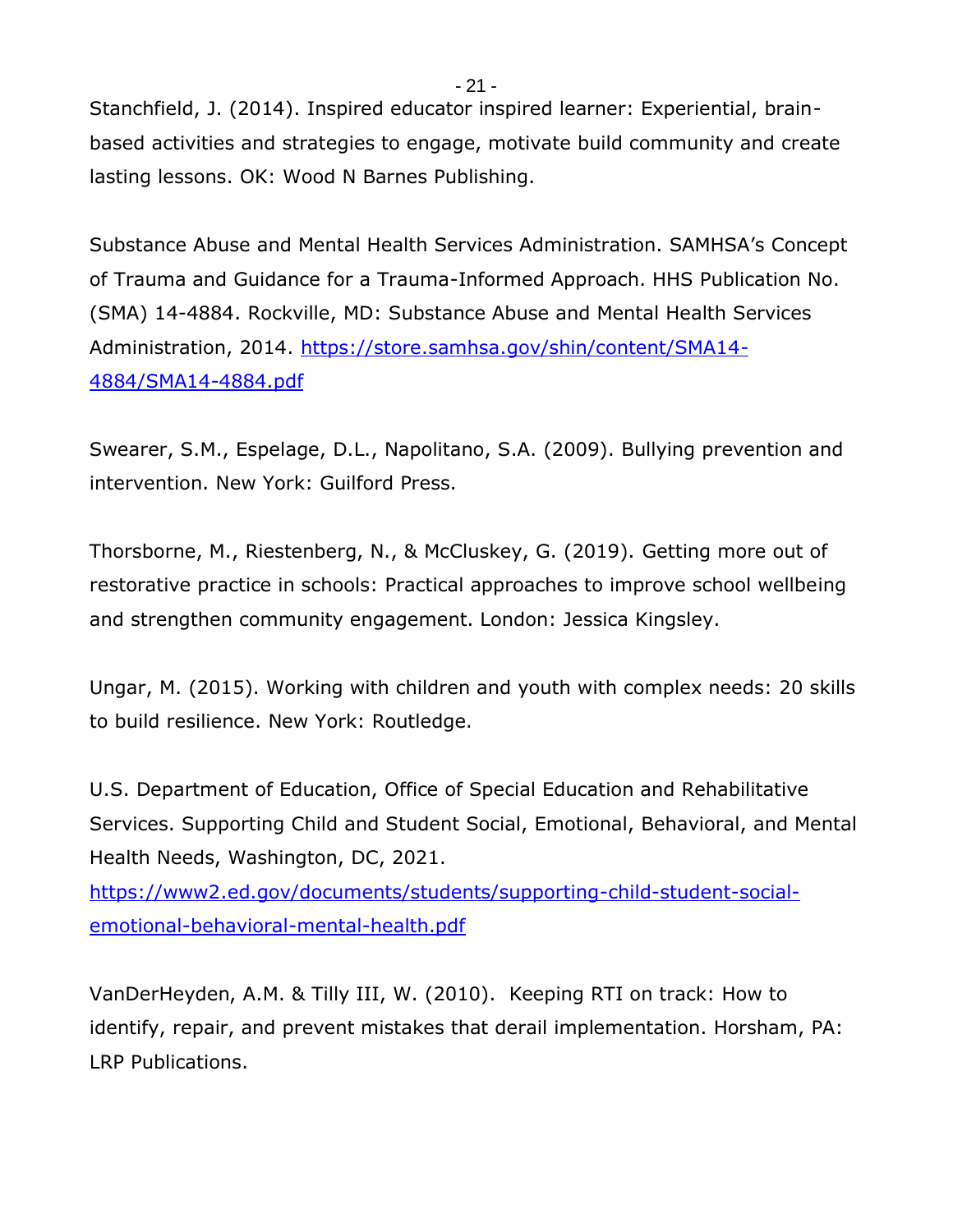Vella, J. (2008). On teaching and learning: Putting the principles and practices of dialogue education into action. San Francisco, CA: Jossey-Bass.

VTmtss Field Guide 2019. The Vermont Agency of Education's Multi-tiered System of Supports Guidelines. Vermont Agency of Education: [https://education.vermont.gov/sites/aoe/files/documents/edu-vtmtss-field](https://education.vermont.gov/sites/aoe/files/documents/edu-vtmtss-field-guide-2019_0.pdf)[guide-2019\\_0.pdf.](https://education.vermont.gov/sites/aoe/files/documents/edu-vtmtss-field-guide-2019_0.pdf)

Waasdorp, T. E., Pas, E. T., Zablotsky, B., Bradshaw, C. P. (2017). Ten-year trends in bulling and related attitudes among 4th-12th graders. Pediatrics, 139(6). DOI: 10.1542/peds.2016-2615

Winner, M.G. (2007). Social behavior mapping: Connecting behavior, emotions, and consequences across the day. San Jose, CA: Think Social Publishing, Inc.

Zacaarian, D., Alvarez-Ortiz, L., & Haynes, J. (2017). Teaching to strengths: Supporting students living with trauma, violence, and chronic stress. Alexandria, VA: ASCD.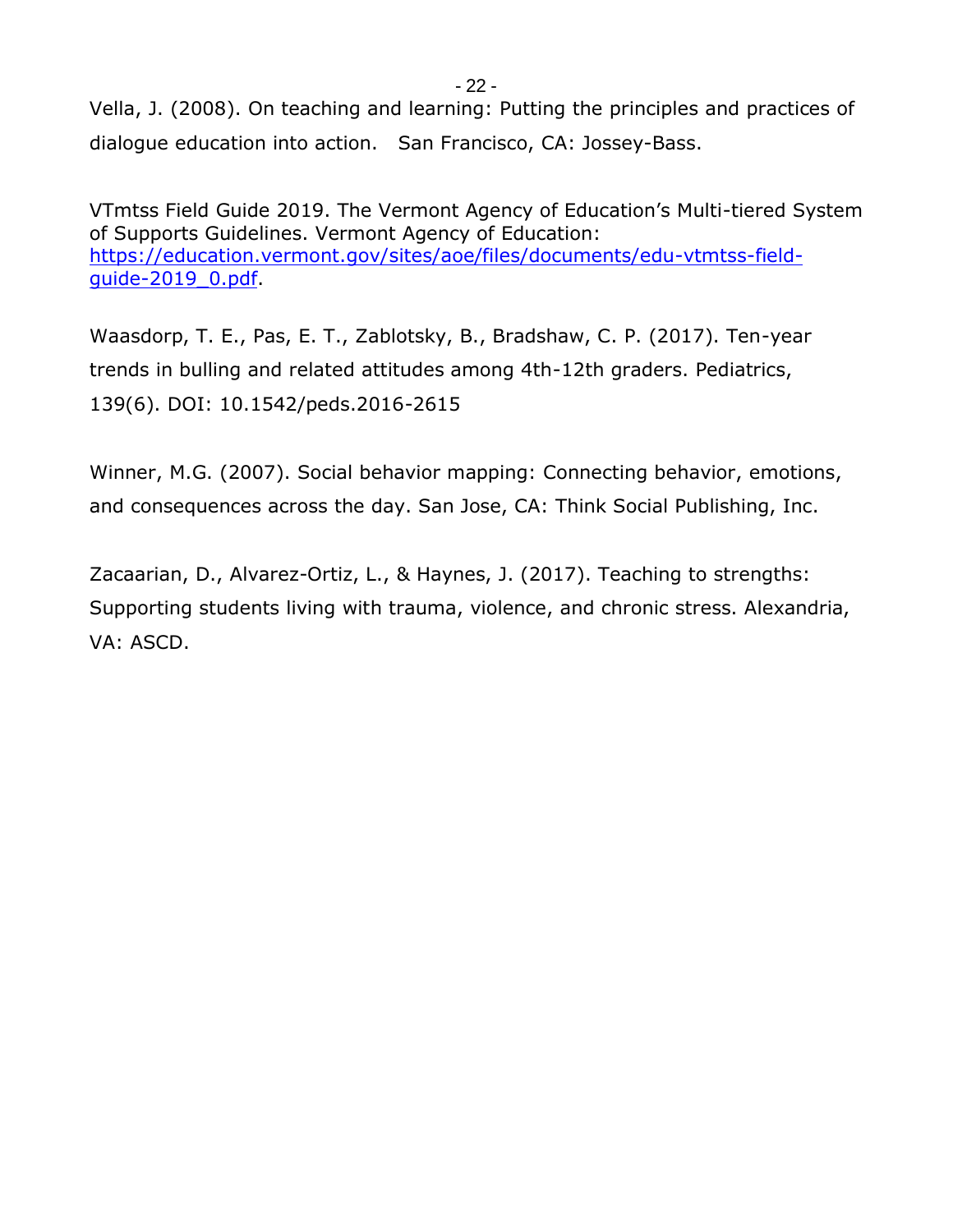# **BEST Course: Student Action Plan**

*\*Optional template. You can use a different format, with the same headings*

| <b>Student</b> | Proiect | .     |  |
|----------------|---------|-------|--|
| : Name:        | itle    | dle." |  |
|                |         |       |  |

| Description & Rationale            | <b>Goals &amp; Objectives</b>        | Procedure & Resources                  |
|------------------------------------|--------------------------------------|----------------------------------------|
| What is the project? What is the   | What are the short-, mid-, and long- | What are the steps/activities required |
| research or theoretical rationale? | term goals for this project?         | to meet your goals/objectives?         |
| Where is your project located?     | What are the specific objectives?    | What resources and people will be      |
| How does project meet the needs of |                                      | necessary to complete (and evaluate)   |
| your school?                       |                                      | your project?                          |
|                                    |                                      |                                        |
|                                    |                                      |                                        |
|                                    |                                      |                                        |
|                                    |                                      |                                        |
|                                    |                                      |                                        |
|                                    |                                      |                                        |
|                                    |                                      |                                        |
|                                    |                                      |                                        |
|                                    |                                      |                                        |
|                                    |                                      |                                        |
|                                    |                                      |                                        |
|                                    |                                      |                                        |
|                                    |                                      |                                        |
|                                    |                                      |                                        |